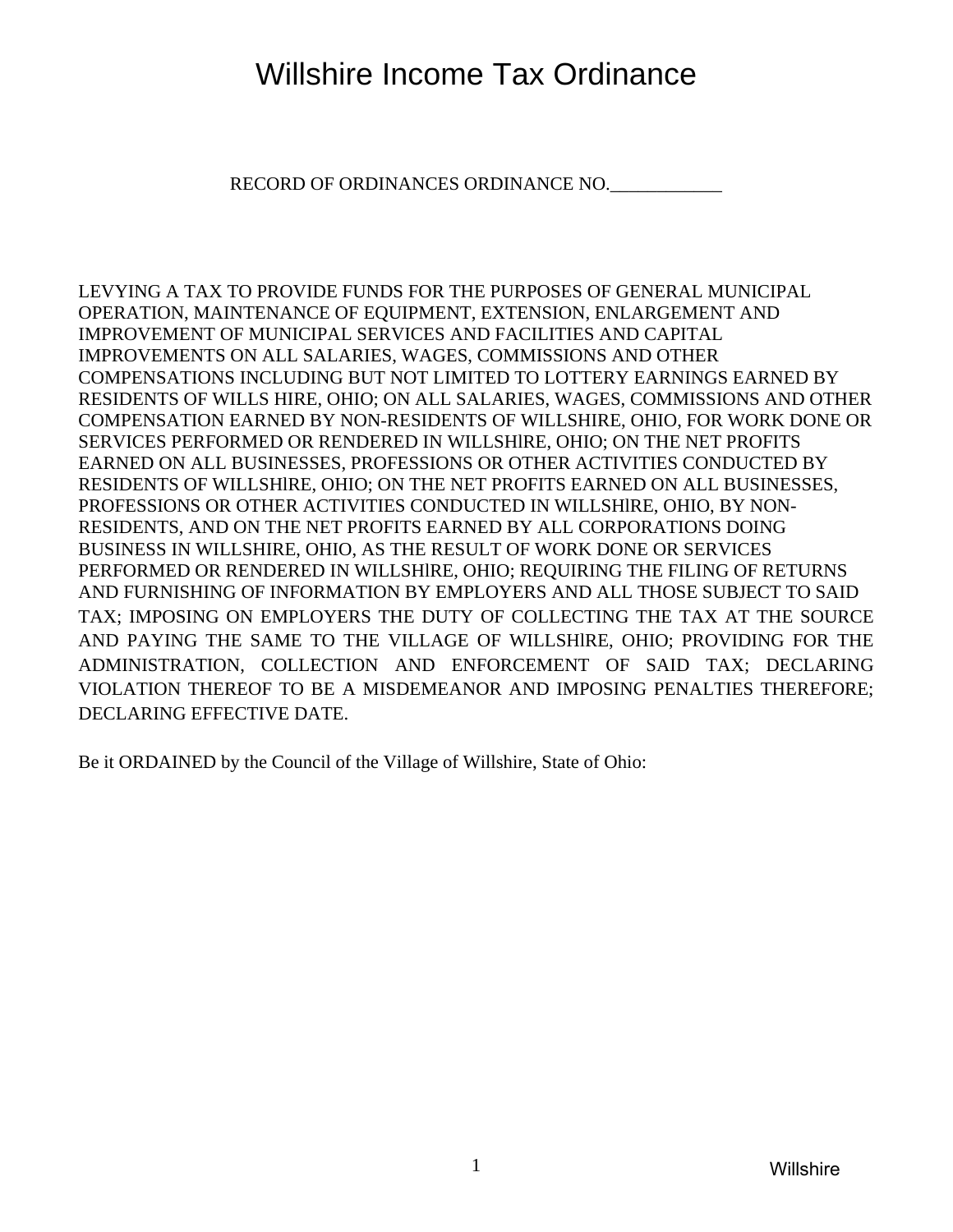TABLE OF CONTENTS SECTION PAGE

| Section #                |                                                | Page # |
|--------------------------|------------------------------------------------|--------|
|                          | <b>PURPOSE</b>                                 | 3      |
|                          | <b>DEFINITIONS</b>                             | 3      |
| 3                        | <b>IMPOSITION OF TAX</b>                       | 6      |
| $\overline{4}$           | <b>EFFECTIVE PERIOD</b>                        | 9      |
| 5                        | RETURN AND PAYMENT OF TAX                      | 10     |
| 6                        | <b>COLLECTION AT THE SOURCE</b>                | 12     |
| $\overline{\mathcal{I}}$ | <b>DECLARATIONS</b>                            | 13     |
| 8                        | <b>DUTIES OF THE ADMINISTRATOR</b>             | 14     |
| 9                        | INVESTIGATIVE POWERS OF THE ADMINISTRATOR      | 15     |
| 10                       | <b>INTEREST AND PENALTIES</b>                  | 16     |
| 11                       | <b>COLLECTION OF UNPAID TAXES</b>              | 16     |
| 12                       | VIOLATIONS - PENALTIES                         | 17     |
| 13                       | <b>BOARD OF REVIEW</b>                         | 18     |
| 14                       | <b>INFORMATION to be PROVIDED BY LANDLORDS</b> | 19     |
| 15                       | <b>SAVING CLAUSE</b>                           | 19     |
| 16                       | <b>ALLOCATION OF FUNDS</b>                     | 19     |
| 17                       | COLLECTION OF TAX PAID AFTER TERMINATION       | 19     |
|                          | OF ORDINANCE                                   |        |
| 18                       | <b>EFFECTIVE DATE</b>                          | 19     |
| 19                       | <b>PUBLISHING</b>                              | 20     |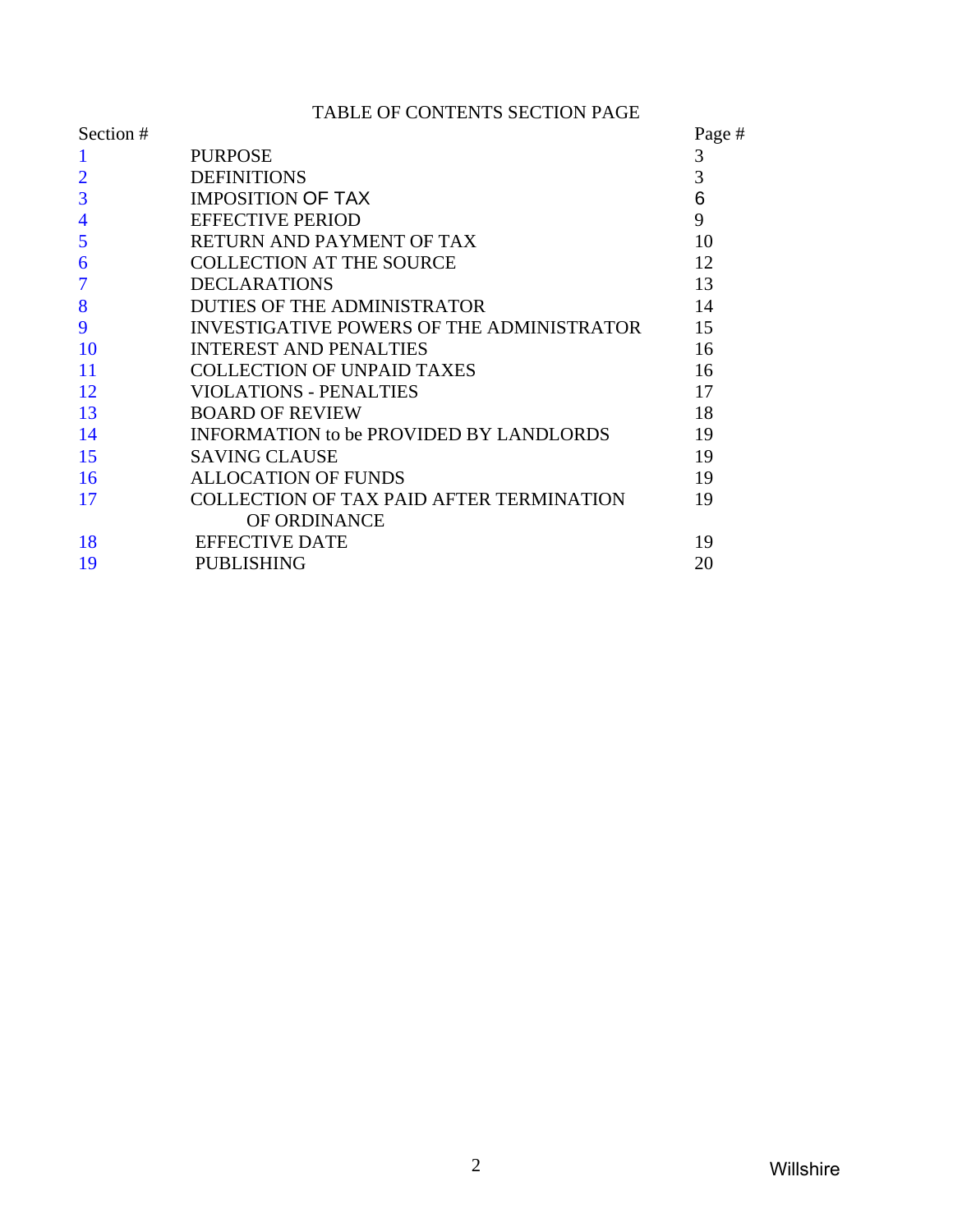#### <span id="page-2-0"></span>**SECTION 1: PURPOSE**

To provide funds for the purposes of general municipal operations, maintenance, new equipment, extension and enlargement of municipal services and facilities and capital improvements of Willshire, Ohio, there shall be, and is hereby, levied a tax on salaries, wages, commissions and other compensation, and on net profits as hereinafter provided.

#### **SECTION 2: DEFINITIONS**

As used in this Ordinance, the following words shall have the meaning ascribed to them in this SECTION, except as and if the context clearly indicates or requires a different meaning.

**ADJUSTED FEDERAL TAXABLE INCOME**—means a "C" corporation's federal taxable income before net operating losses and special deductions as determined under the Internal Revenue Code and adjusted as follows:

- 1. DEDUCT intangible income (EG. interest and dividends) to the extent included in federal taxable income;
- 2. ADD an amount equal to five percent (5%) of intangible income deducted in item 1 above, but excluding that portion of intangible income directly related to the sale, exchange, or other disposition of property described in section 1221 of the Internal Revenue Code;
- 3. ADD any losses allowed as a deduction in the computation of federal taxable income if the losses directly relate to the sale, exchange, or other disposition of an asset described in section 1221 or 1231 of the Internal Revenue Code;
- 4. DEDUCT income and gains included in federal taxable income to the extent the income and gain is directly related to the sale, exchange, or other disposition of an asset described in section 1221 or 1231 of the Internal Revenue Code.

4a) The deduction described in item 4 does NOT APPLY to the extent that the income or gain is income or gain described in section 1245 or 1250 of the Internal Revenue Code

- 5. ADD taxes on or measured by net income allowed as a deduction in computation of federal taxable income
- 6. ADD (in the case of a real estate investment trust and/or a regulated investment company) all amounts with respect to dividends to, distributions to, or amounts set aside for or credited to the benefit of the investors and allowed as a deduction in the computation of federal taxable income.
- 7. If the taxpayer is not a "C" corporation and is not an individual person, the taxpayer shall compute adjusted federal taxable income as if the taxpayer were a "C" corporation, except;

 7a) Guaranteed payments and other similar amounts paid or accrued to a partner, former partner, member, or former member shall not be allowed as a deductible expense; and 7b) Amounts paid or accrued to a qualified self-employment retirement plan with respect to an owner or owner-employee of the taxpayer, amounts paid or accrued to or for health insurance for an owner or owner-employee, and amounts paid or accrued to or for life insurance for an owner or owner-employee shall not be allowed as a deduction.

8. Nothing in this definition shall be construed as allowing the taxpayer to add or deduct any amount more than once or shall be construed as allowing any taxpayer to deduct any amount paid or accrued for the purpose of self-employment tax.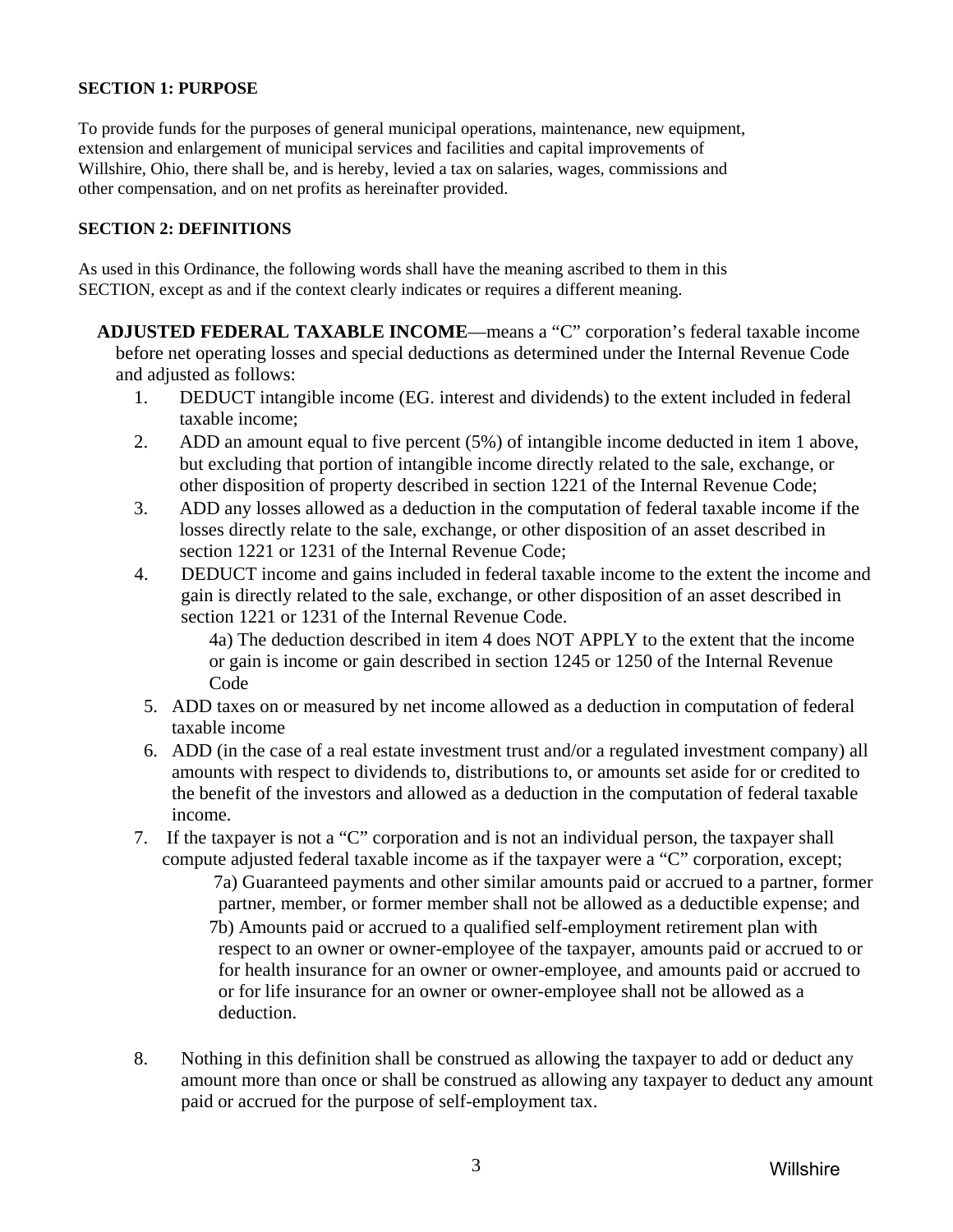- 9. Nothing in this section shall be construed as limiting or removing the ability of the municipal corporation to administer, audit, and enforce the provisions of its municipal income tax.
- **ADMINISTRATOR** (Tax Administrator) The person appointed by the mayor with the confirmation of council to administer and enforce the Municipality's Income Tax Ordinance and to direct the operation of the Municipality Income Tax Department or the person executing the duties of the tax administrator.
- **ASSOCIATION** A partnership, limited partnership, limited liability company, "S" corporation or any other form of unincorporated enterprise, owned by one or more persons.
- **BOARD OF REVIEW** (BOARD OF APPEAL) The Board created by and constituted as provided in SECTION 13 of this Ordinance.
- **BUSINESS** An enterprise, activity, profession, or undertaking of any nature conducted for profit or ordinarily conducted for profit, whether by an individual, partnership, association, corporation or any other entity, including but not limited to the renting or leasing of property, real, personal or mixed.
- **CORPORATION** A corporation of joint stock association organized under the laws of the United States, the State of Ohio, or any other state, territory, or foreign country or dependency.
- **Domicile** a principle residence that a person intends to use for an indefinite time and to which whenever he is absent he intends to return. A taxpayer has only one domicile even though he may have more than one residence.
- **EMPLOYEE** One who works for wages, salary, commissions or other type of compensation in the service of an employer. This includes part-time workers, seasonal workers, intermitted workers, and workers of temp agencies.
- **EMPLOYER** An individual, partnership, association, corporation, governmental body, unit, agency, or any other entity, whether or not organized for profit, who or that employs one or more persons on a salary, wage, commissions, or other compensation basis.
- **FISCAL YEAR** An accounting period of twelve (12) months or less ending on any day other than December 31.
- **FORM 2106** Internal Revenue Service Form 2106 filed by a taxpayer pursuant to the Internal Revenue Code.
- **FORM 4835** Internal Revenue Service Form 4835 filed by a taxpayer pursuant to the Internal Revenue Code.
- **GENERIC FORM** -- means an electric or paper form designed for reporting estimated municipal income taxes and annual municipal income tax liability or for filing a refund claim that is not prescribed by a particular municipal corporation for the reporting of that municipal corporation's tax on income.
- **GROSS RECEIPTS** The total income from any source whatsoever.
- **INCOME FROM A PASS-THOUGH ENTITY Partnership income of partners, membership** interests of members of a limited liability company, distributives shares of shareholders of an S corporation, or other distributive or proportionate ownership shares of income from any other passthrough entities.
- **INTANGIBLE INCOME** Income of any of the following types: income yield, interest, capital gains, dividends, or other income arising from the ownership, sale, exchange, or other disposition of intangible property including, but not limited to, investments, deposits, money, or credits as those terms are defined in Chapter 5701 of the Ohio Revised Code, and patents, copyrights, trademarks, trade names, investments in real estate investment trust, investments in regulated investment companies, and appreciation on deferred compensation. "Intangible Income" does not include prizes, awards, or other income associated with any lottery winnings or other similar games of chance.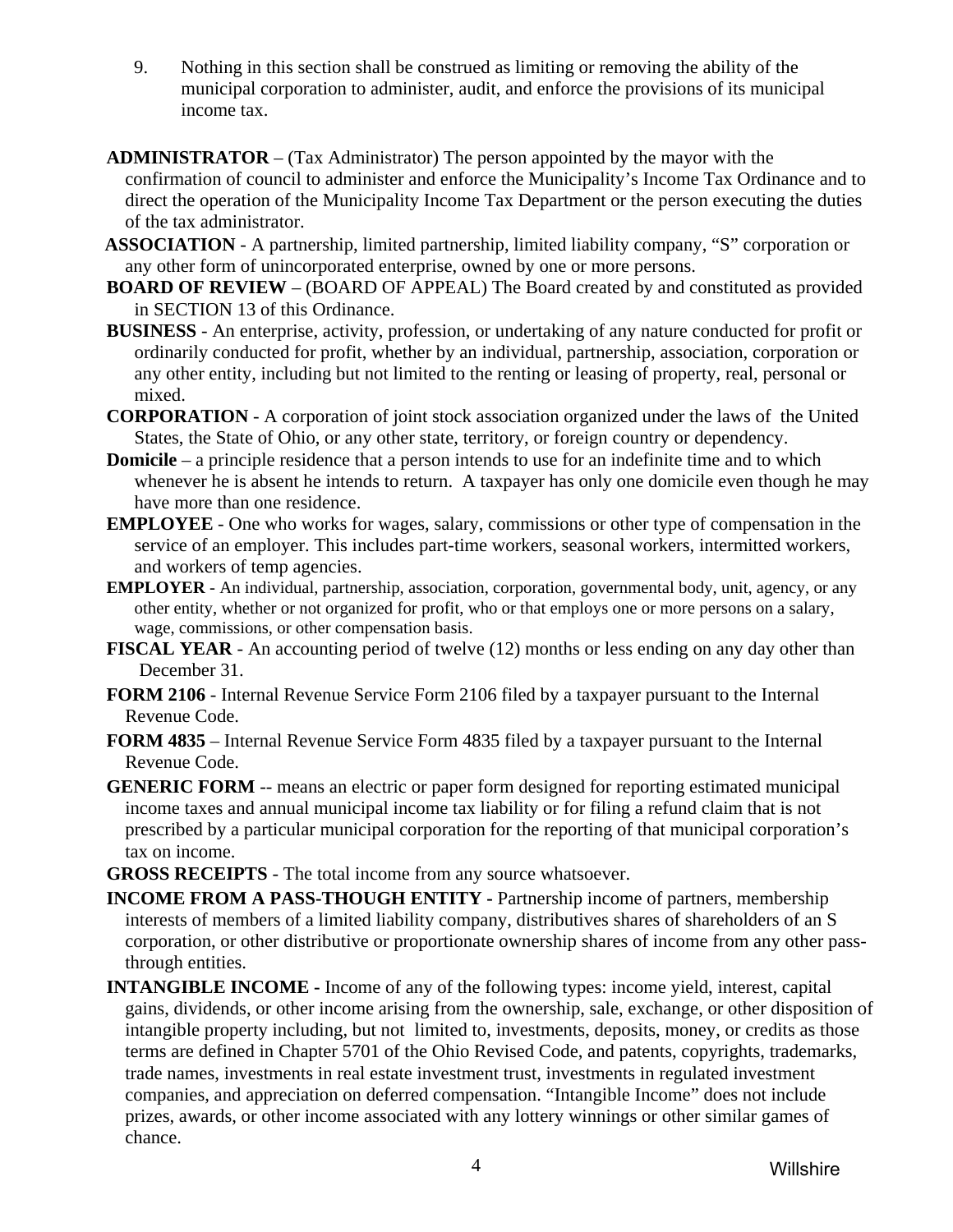- **INTERNAL REVENUE CODE -** The Internal Revenue Code of 1986, 100 Stat.2085, 26 U.S.C. 1 as amended.
- **INTERNET** The international computer network of both Federal and nonfederal interoperable packet switched data networks, including the graphical sub network known as the world wide web.
- **JOINT ECONOMIC DEVELOPMENT DISTRICT Districts created under the Ohio Revised** Code sections 715.70 through 715.83 as amended from time to time.
- **LIMITED LIABILITY COMPANY-** A limited liability company formed under Chapter 1705 of the Ohio Revised Code or under the laws of another state.
- **MANAGERS**  corporate officers, owners, and partners.

**MUNICIPALITY** – the Village of Willshire, Ohio

- **NET OPERATING LOSS** the sum of losses reported on schedules C, schedule F, and pass-through entities that are materially participating in any trade or business activities conducted for profit. Rental losses reported on schedule E and rental activities conduct by a pass-through entity shall not be included in the net operating loss calculation.
- **NET PROFITS** for a taxpayer other than an individual means adjusted federal taxable income and "Net Profit" for a taxpayer who is an individual means the individual's wages, profit, and other income required to be reported on schedule C, schedule F, or net schedule E profit not including amounts described in division (F) of section 3.
- **NET RENTAL LOSSES**  the net sum of rental profits and losses as reported on Schedule E, page 1, and the sum of rental income and losses from pass-through entities engaged in rental activities. Net rental losses are **NOT** allowed as deductions from earned income such as wages, salaries, and trade or business income reported on schedules C and F. Net rental losses **CAN NOT** be carried forward or backwards.
- **NONQUALIFIED DEFERRED COMPENSATION PLAN**  a compensation plan described in section  $3121(v)(2)(c)$  of the Internal Revenue Code.
- **NON-RESIDENT**  An individual domiciled outside the Village of Wills hire, Ohio.
- **NON-RESIDENT UNINCORPORATED BUSINESS ENTITY** An unincorporated business entity not having an office or place of business within the Village of Willshire, Ohio.
- **OTHER COMPENSATION** Wages paid by an employer to an employee for purposes of health, rest, recuperation, or other rewards, regardless of label as sick payments, vacation pay, holiday pay, personal days, severance pay, annual leave, longevity, bonuses, etc. are deemed to have the same tax status as the primary job assignment or job location of the employee and are taxable on the same ratio as the normal earnings of such employee for his primary job assignment.
- **OWNER**  means a partner of a partnership, a member of a limited liability company, a shareholder of an S corporation, or other person with an ownership interest in a pass-through entity.
- **OWNER'S PROPORTIONATE SHARE**  with respect to each owner of a pass-through entity, means the ratio of (a) the owner's income from the pass-through entity that is subject to taxation by the municipal corporation, to (b) the total income from that entity of all owners whose income from the entity is subject to taxation by that municipal corporation.
- **PASS-THROUGH ENTITY**  a partnership, a limited liability company, a S corporation, or any other class of entity that the income or profits from which are given pass-through treatment under the Internal Revenue Code.
- **PERSON** includes individuals, firms, companies, business trusts, estates, trusts, partnerships, limited liability companies, associations, corporations, governmental entities, and any other entity allowed under the Ohio Revised Code or any other state laws.
- **PLACE OF BUSINESS** Any bona fide office (other than a mere statutory office), factory, warehouse, or other space which is occupied and used by the taxpayer in carrying on any business activity individually or through one or more of his regular employees regularly in attendance.
- **PRINCIPAL PLACE OF BUSINESS** in the case of an employer having headquarters' activities at a place of business within a taxing municipality, is the place of business at which the headquarters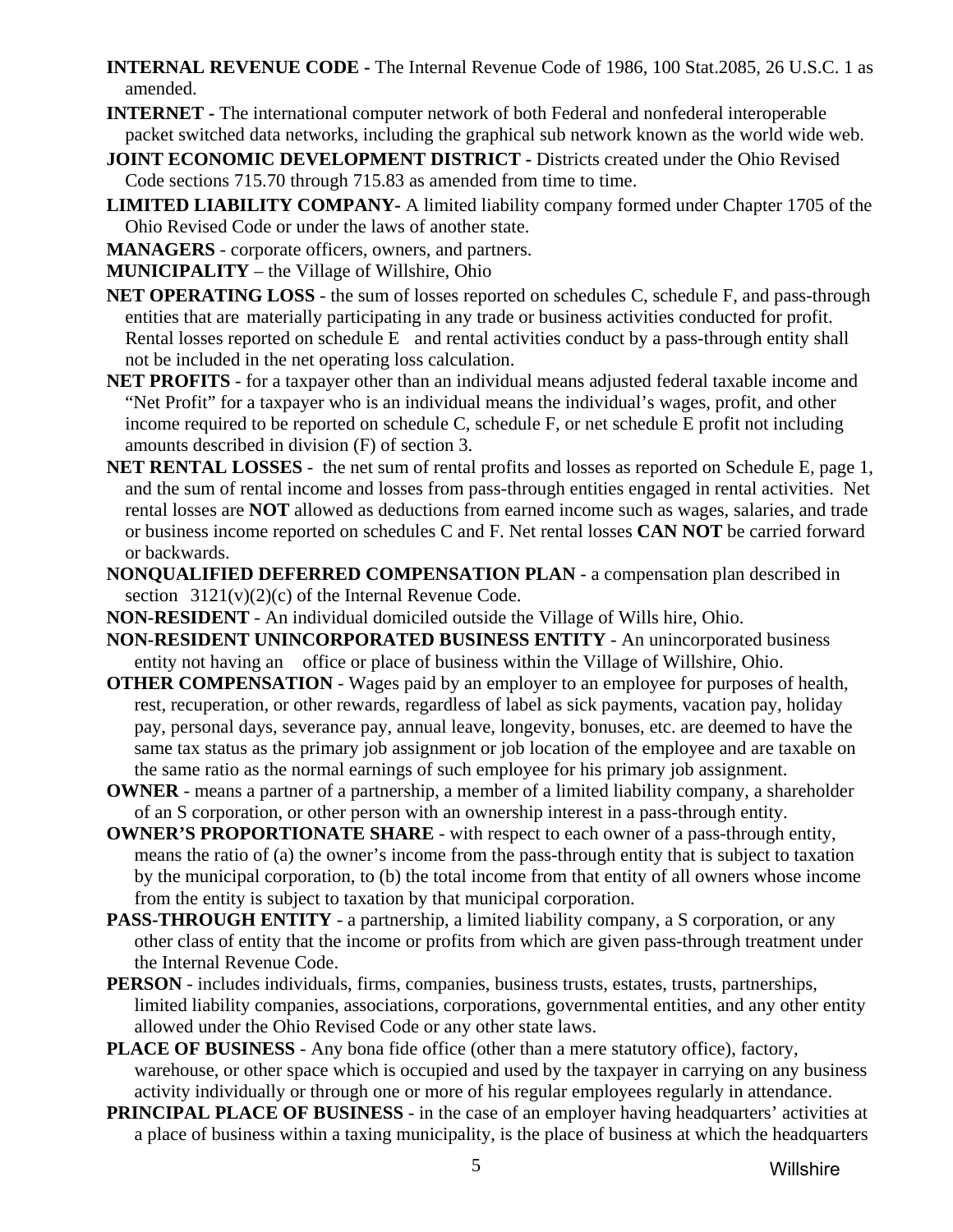<span id="page-5-0"></span> is situated. In the case of any employer not having its headquarters' activities at a place of business within a taxing municipality, the term means the largest place of business located in a taxing municipality.

- **QUALIFIED PLAN**  a retirement plan satisfying the requirements under section 401 of the Internal Revenue Code as amended.
- **QUALIFYING WAGES** wages, as defined in section 3121(a) of the Internal Revenue Code, without regard to any wage limitation, adjusted in accordance with section 718.03(A) of the Ohio Revised Code.
- **RENTALS and LEASING**  The rental or leasing of property (real, personal or mixed) is a business activity and the income from such rentals and leases are taxable.
- **RESIDENT** An individual domiciled in the Village of Willshire, Ohio.
- **RESIDENT UNINCORPORATED BUSINESS ENTITY** An unincorporated business entity having whose office, place of operations, or business situs is within the Village of Willshire, Ohio.
- **SCHEDULE C** Internal Revenue Service schedule C filed by a taxpayer pursuant to the Internal Revenue Code.
- **SCHEDULE E** Internal Revenue Service schedule E filed by a taxpayer pursuant to the Internal Revenue Code.
- **SCHEDULE F** Internal Revenue Service schedule F filed by a taxpayer pursuant to the Internal Revenue Code.
- **S CORPORATION** a corporation that has made an election under subchapter S of chapter 1 of Subtitle A of the Internal Revenue Code for its taxable year.
- **TAXABLE INCOME**  means qualifying wages paid by an employer or employers, compensation for personal services, other income defined as taxable, and/or adjusted federal taxable income from the operation of a business, profession, or other enterprise or activity but NOT including net rental losses reported on schedule E or other forms where rental activities are reported, or losses from pass-through entities that are engaged in the renting or leasing of property, real, personal or mixed, adjusted in accordance with the provisions of this ordinance. Net rental activity losses CAN NOT be subtracted from wages or other business income and CAN NOT be carried forward
- **TAXABLE YEAR** the corresponding tax-reporting period as prescribed for the taxpayer under the Internal Revenue Code.
- **TAXPAYER**  A person, whether an individual, partnership, association or any corporation or other entity, required to file a return or pay a tax on income levied by Village of Willshire by this ordinance.
- **VILLAGE** --means the Village of Willshire, Ohio
- B. The singular shall include the plural, and the masculine shall include the feminine and the neuter.

# **SECTION 3 - IMPOSITION OF TAX**

A. Subject to the provisions of Section 16 of this Ordinance, an annual tax for the purposes specified in Section 1 hereof shall be imposed on and after January 1, 2006, at the rate of one (1) percent per annum upon the following:

1. On all qualifying wages, commissions, sub pay, vacation pay; and other compensation as defined in Ohio Revised Code section 718.03, including but not limited to lottery winnings or other games of chance winnings in an amount equal to or greater than \$1,200, earned or received during the effective period of the Ordinance by residents of Willshire, Ohio.

2. On all salaries, wages, commissions, sub pay, vacation pay; and other compensation as defined in Ohio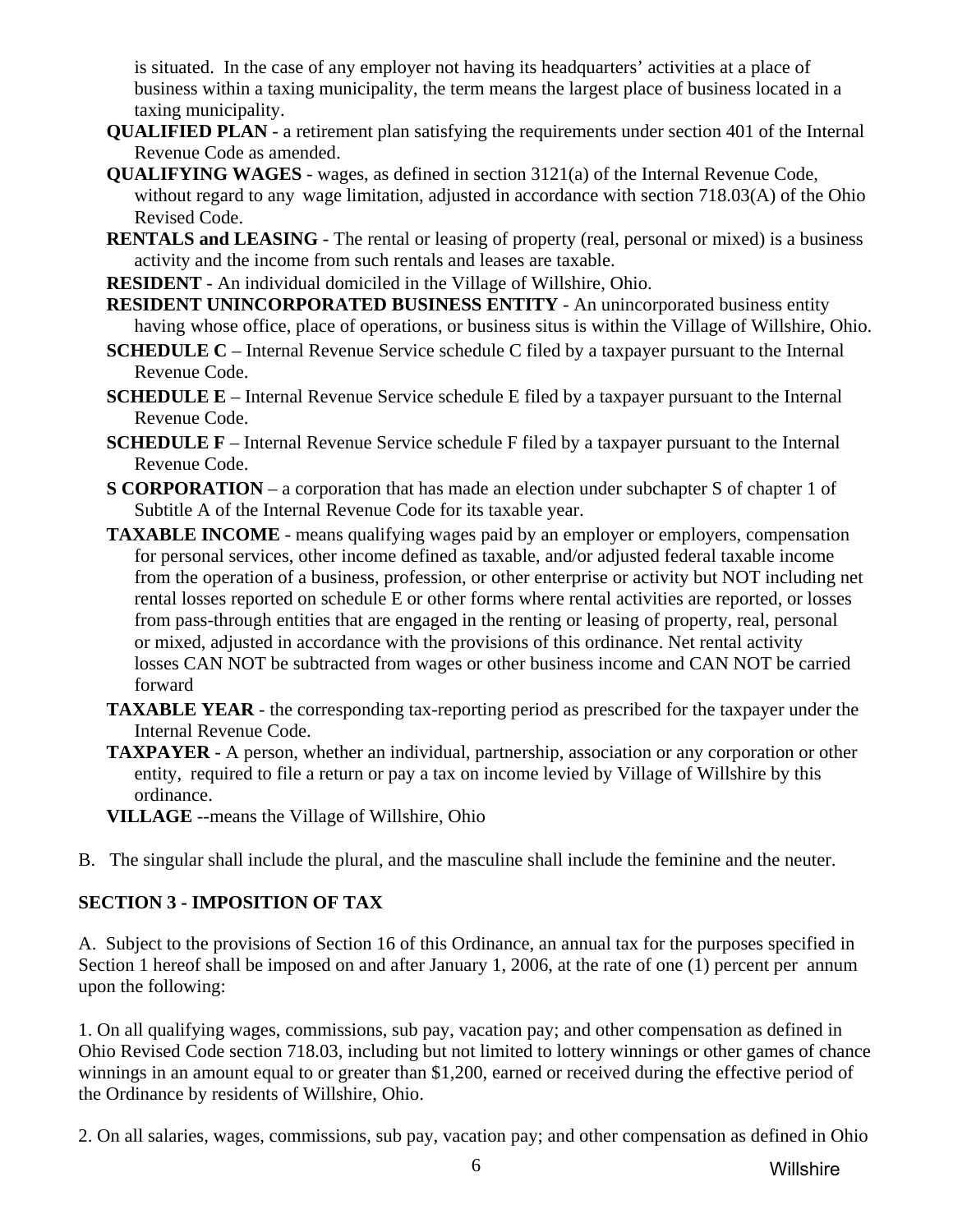Revised Code section 718.03, including but not limited to lottery winnings or other games or chance winnings in an amount equal to or greater than \$1,200, earned or received during the effective period of the Ordinance by non-residents for work done or services performed or rendered in Willshire, Ohio.

3. (a) On the portion attributable to Willshire, Ohio, of the net profits earned during the effective period of this Ordinance of all resident unincorporated businesses, professions, pass-through entities, or other activities, derived sales made or from work done or services performed or rendered and other business activities conducted in Willshire, Ohio.

 (b) On the portion of the distributive share of the net profits earned during the effective period of this Ordinance of a resident partner or owner of a resident unincorporated business entity not attributable to Willshire, Ohio, and not levied against such unincorporated business entity.

4. (a) On the portion attributable to Willshire, Ohio, of the net profits earned during the effective period of this Ordinance of all non-resident unincorporated businesses, professions or other entities, derived from sales made or work done or services performed or rendered and business or other activities conducted in Willshire, Ohio, whether or not such unincorporated business entity has an office or place of business in Willshire, Ohio.

 (b) On the portion of the distributive share of the net profits earned during the effective period of this Ordinance of a resident partner or owner of a non-resident unincorporated business entity not attributable to Willshire, Ohio, and not levied against such unincorporated business entity.

5. On the portion attributable to Willshire, Ohio, of the net profits earned during the effective period of this Ordinance, of all corporations or other entity that are derived from sales made, work done, services performed or rendered and business or other activities conducted in Willshire, Ohio, whether or not such corporations have an office or place of business in Willshire, Ohio.

6. Rental income received by a taxpayer shall be included in computation of net profits from business activities. All persons engaged in the rental of real estate as herein above described shall, in filing their annual return, complete and file with the Tax Administrator a form, obtainable at the Income Tax Office, specifying their tenants names, lot number, apartment number and or such other information as requested, if known.

 B. BUSINESS BOTH IN and OUTSIDE the municipal Boundaries. This section does not apply to taxpayers that are subject to and required to file reports under Chapter 5745, of the Ohio Revised Code. Except as otherwise provided in division (D) of this section, net profits from a business, or profession or other activity conducted both within and without the boundaries of the municipal corporation shall be considered as having a taxable situs in such municipal corporation for purposes of municipal income taxation in the same proportion as the average ration of the following:

- 1. Multiply the entire net profits of the business by a business apportionment percentage to be determined by:
	- a. The average original cost of the real and tangible personal property owned or used by the taxpayer in the business or profession in such municipal corporation during the taxable period to the average original cost of all of the real and tangible personal property owned or used by the taxpayer in the business or profession during the same period, wherever situated.

 As used in the preceding paragraph, real property shall include property rented or leased by the taxpayer and the value of such property shall be determined by multiplying the annual rental thereon by eight;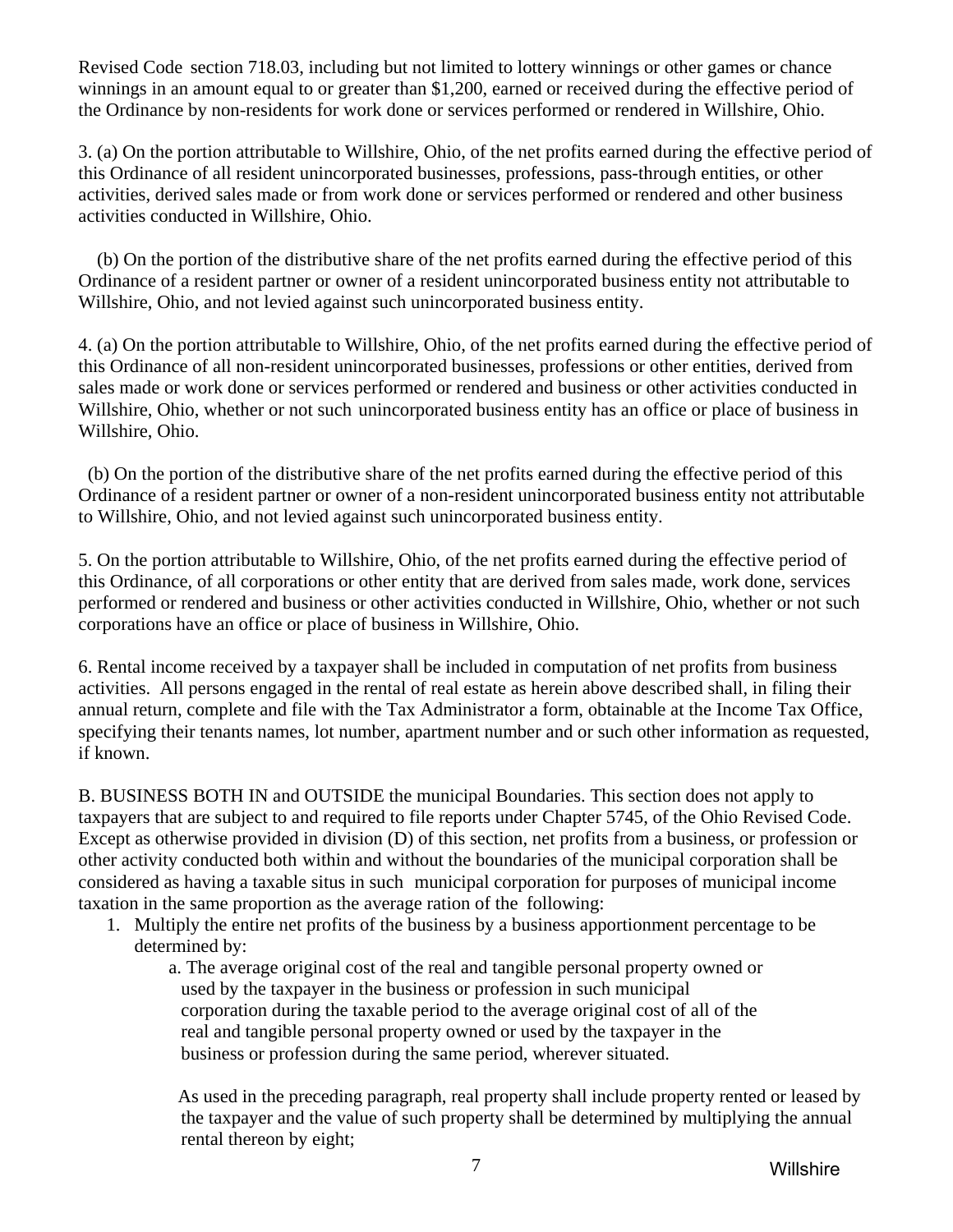- b. Wages, salaries, and other compensation paid during the taxable period to persons employed in the business or profession for services performed in such municipal corporation to wages, salaries, and other compensation paid during the same period to persons employed in the business or profession, wherever their services are performed, excluding compensation that is not taxable by the municipal corporation under section 718.011 of the Ohio Revised Code.
- c. Gross receipts of the business or profession from sales made and services performed during the taxable period in such municipal corporation to gross receipts of the business or profession during the same period from sales and services, wherever made or performed.
- d. Adding together the percentages determined in accordance with subsections B. 1.a., b., and c. hereof, and dividing the total so obtained by the number of percentages used in deriving such total. If no amounts are listed for any factor, then that factor is not used to determine the number of percentages used for the denominator. A factor may be applicable even though it may be apportioned entirely in outside the Municipality.
- 2. Provided however, that in the event a just and equitable result cannot be obtained under the formula provided for herein, the Tax Commissioner, upon application of the taxpayer, shall have the authority to substitute other factors or methods calculated to effect a fair and proper apportionment.
- C. Consolidated Returns A consolidated return may be filed by a group of corporations who are affiliated through stock ownership if that affiliated group filed for the same tax period a consolidated return for Federal income tax purposes pursuant to section 1501 of the Internal Revenue Code. A consolidated return must include all companies that are so affiliated.
- D. EXCLUSIONS The provisions this chapter shall not be construed as levying a tax upon the following:
	- 1. Proceeds from welfare benefits, unemployment insurance benefits, social security benefits, and qualified retirement plans as defined by the Internal Revenue Service.
	- 2. Proceeds of insurance, annuities, workers' compensation insurance, permanent disability benefits, compensation for damages for personal injury and like reimbursements, not including damages for loss of profits and wages.
	- 3. Dues, contributions and similar payments received by charitable, religious, educational organizations, or labor unions, trade or professional associations, lodges and similar organizations.
	- 4. Gains from involuntary conversion, cancellation of indebtedness, interest on Federal obligations and income of a decedent's estate during the period of administration (except such income from the operation of a business).
	- 5. Alimony.
	- 6. Compensation for damage to property by way of insurance or otherwise.
	- 7. Interest and dividends from intangible property.
	- 8. Military pay or allowances of members of the Armed Forces of the United States and of members of the reserve components, including the Ohio National Guard (ORC 718.01).
	- 9. Income of any charitable, educational, fraternal or other type of nonprofit association or organization enumerated in Ohio Revised Code 718.01 to the extent that such income is derived from tax-exempt real estate, tax-exempt tangible or intangible property, or tax-exempt activities.
	- 10. Any association or organization falling in the category listed in item #9 above and receiving income from non-exempt real estate, non-exempt tangible or intangible personal property, or business activities of a type ordinarily conducted for profit by taxpayers operating for profit, shall not be excluded under Item #9.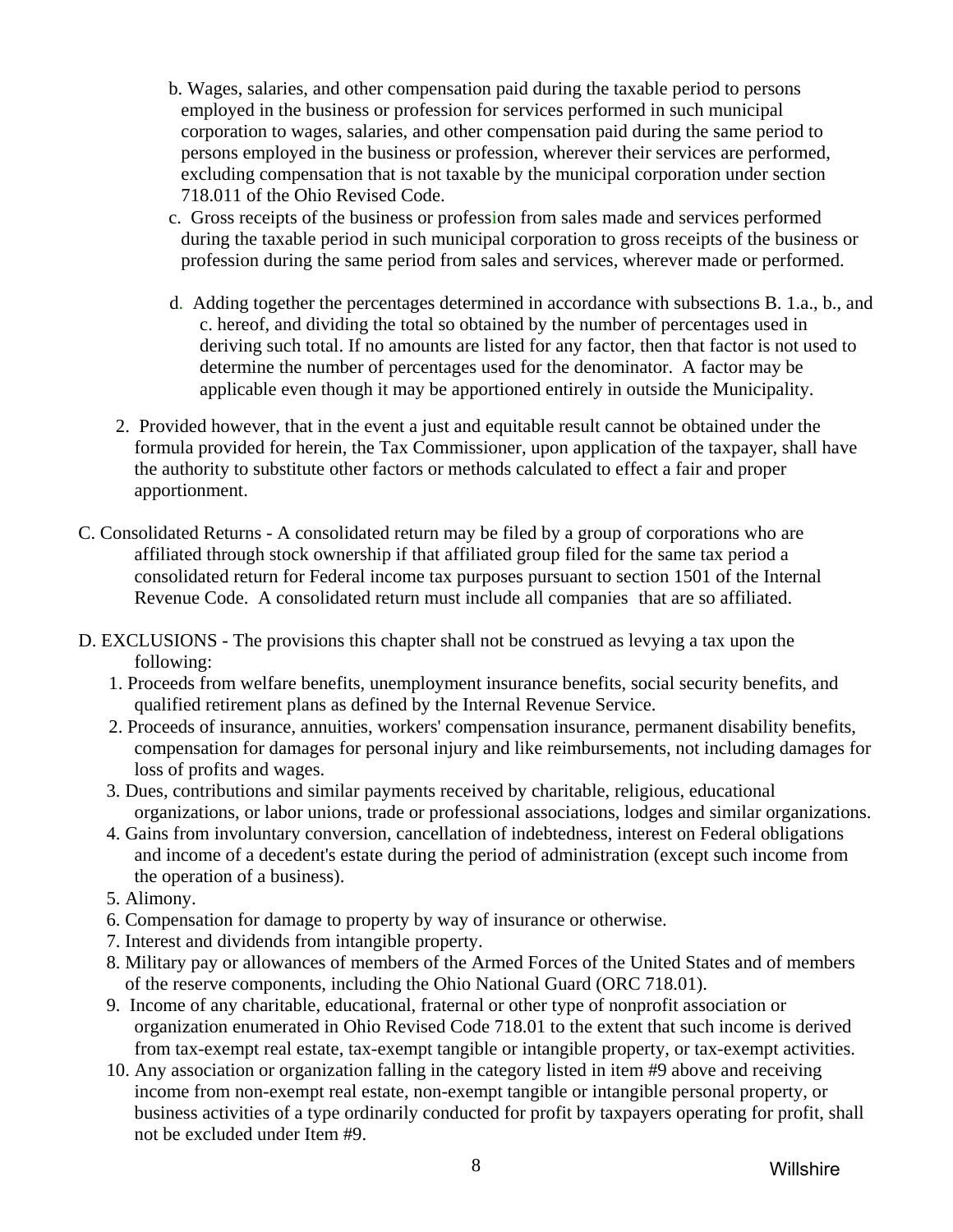- <span id="page-8-0"></span>11. In the event any association or organization describes in Item #9 above receives taxable income from real or personal property ownership or income producing business, located both within and without the corporate limits of the Municipality, it shall calculate its income apportioned to the Municipality under the method or methods provided above.
- 12. If exempt for federal income tax purposes, fellowship and scholarship grants are excluded from Municipal income tax.
- 13. The rental value of a home furnished to a minister of the gospel as part of his compensation, or the rental allowance paid to a minister of the gospel as part of his compensation, to the extent used by him to rent or provide a home pursuant to section 107 of the Internal Revenue Code.
- 14. Compensation paid under section 3501.28 or 3501.36 of the Ohio Revised Code to a person serving as a precinct official, to the extent that such compensation does not exceed one thousand dollars (\$1,000) annually. Such compensation in excess of one thousand dollars may be subjected to taxation. The payer of such compensation is not required to withhold Municipal tax from that compensation.
- 15. The Municipality shall not tax the compensation paid to a nonresident individual for personal services performed by the individual in the Municipality on twelve (12) or fewer days in a calendar year unless one of the following applies:
	- a. The individual is an employee of another person, the principal place of business of the individual's employer is located in another municipality in Ohio that imposes a tax applying to compensation paid to the individual for services paid on those days; and the individual is not liable to that other municipality for tax on the compensation paid for such services.
	- b. The individual is a professional entertainer or professional athlete, the promoter of a professional entertainment or sports event, or an employee of such promoter, all as may be reasonably defined by the Municipality.
- 16. The income of a public utility, when that public utility is subject to the tax levied under section 5727.24 or 5727.30 of the Ohio Revised Code, except a municipal corporation may tax the following, subject to Chapter 5745 of the Ohio Revised Code:
	- a The income of an electric company or combined company;
	- b. The income of a telephone company.

 As used in division (F)(17) of this section, "combined company", "electric company", and "telephone company" have the same meanings as in section 5727.01 of the Ohio Revised Code.

- 17. Transportation of tangible personal property from a point outside the municipal corporation through the municipal corporation and delivered to a point outside the municipal shall not be treated as sales of personal property or as a services earned or provided within the municipality.
- 18. High School Students, age eighteen (18) and under, working full time or part time shall not be considered taxable income under this ordinance.
- 19. Generally the above noted items in this section are the only forms of income not subject to the tax. Any other income, benefits, or other forms of compensation shall be taxable.

# **SECTION 4 - EFFECTIVE PERIOD**

Said tax shall be levied, collected and paid with respect to the salaries, wages, commissions and other compensation, and with respect to the net profits of businesses, professions, rental activities (real or personal) and other activities earned or received on or after January 01, 2006.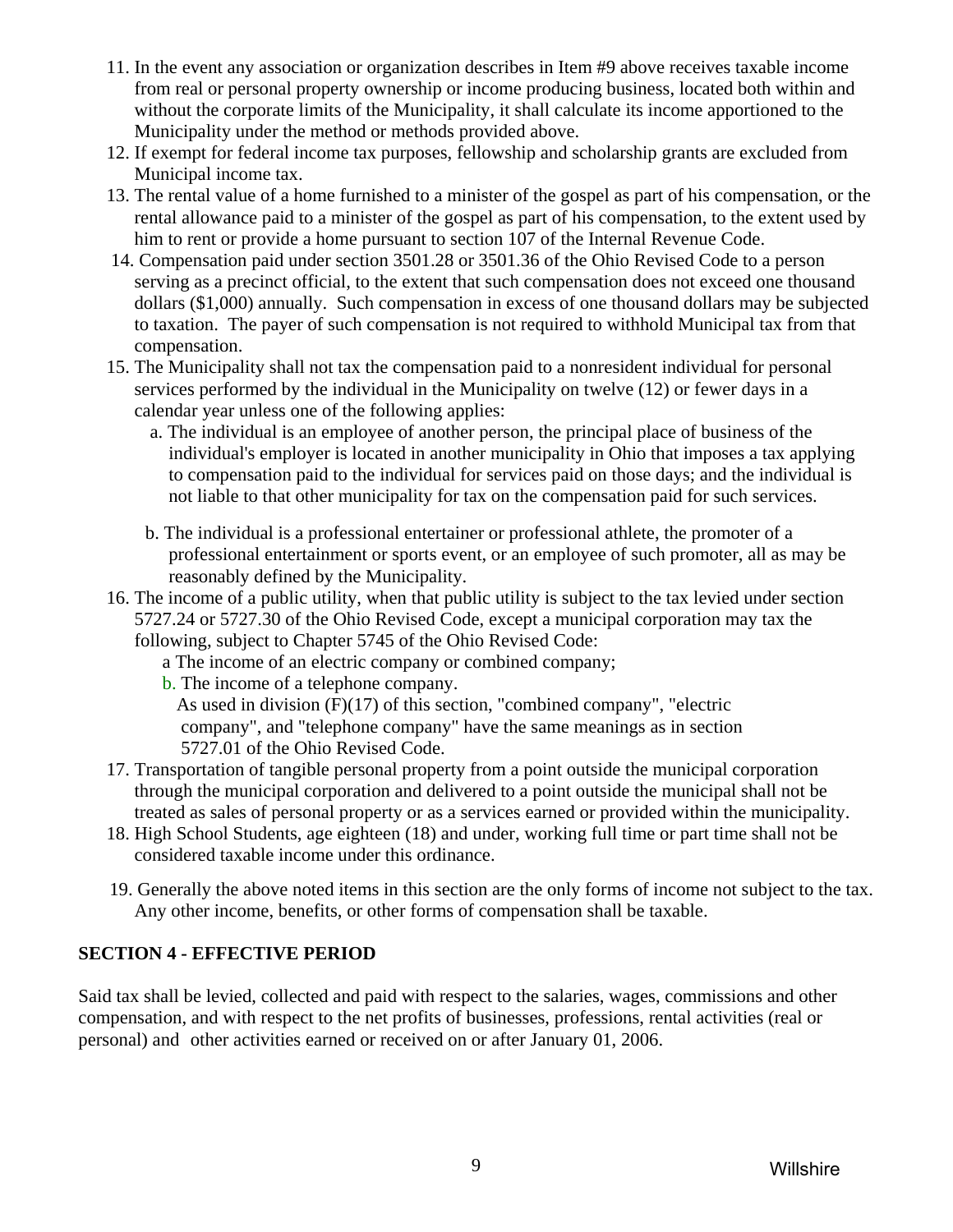## <span id="page-9-0"></span>**SECTION 5 - RETURN AND PAYMENT OF TAX**

#### A. Each "Person":

- 1. That is a Willshire resident person and has received qualifying wages, tips, commissions or other compensation whether or not taxes have been deducted or withheld from a taxpayer pursuant to Section 6 "Collection At The Source" shall file a tax return with the Village of Willshire whether or not a tax is due thereon.
- 2. That is an owner of real estate situated in the Village of Willshire shall file a tax return with the village of Willshire whether or not a tax is due thereon.
- 3. That engages in any business or other activity in the Village of Willshire shall file a tax return with the village of Willshire whether or not a tax is due thereon.
- 4. For Non-residents, the Tax Administrator is hereby authorized to accept the return of an employer, showing the amount of Village income tax deducted by said employer from the qualifying wages, commissions, other compensation, and other taxable income of a non resident employee, and paid by him to the Tax Administrator, may be accepted as the return required of a nonresident employee whose sole income, subject to tax under this ordinance, is such qualifying wages, commissions, other compensation, and other taxable income.
- B. The return shall be filed with the Administrator on or before April 15th of the year following the effective date of this Ordinance, and on or before April 15th of each year thereafter. When the return is made for a fiscal year or other period different from the calendar year, the return shall be filed by the  $15<sup>th</sup>$  day of the fourth (4th) month from the end of such fiscal year or period. Every taxpayer filing a return shall, at the time of the filing, pay to the Administrator the amount of taxes shown as due on the tax return.
- C. A husband and wife may file either a joint return or separate returns for Willshire Village income tax purposes, even though one of the spouses has neither taxable income nor deductions included on the Village return regardless of whether their federal and state returns were filed separately or jointly. If a joint Village return is made, the tax shall be computed on the aggregate taxable income and the liability with respect to the tax shall be joint and several.
- D. The return shall be filed with the Tax Administrator on a form or forms furnished by or obtainable upon request from such Administrator; or on a generic form, if the generic form, when completed and filed contains all the information required to be submitted with the Willshire prescribed tax return form and otherwise complies with the tax ordinance governing the filing of returns.
- E. Returns shall set forth:
	- 1. The aggregate amounts of salaries, qualifying wages, commissions, lottery winnings and other compensation earned or received, allocated, apportioned, or set aside, and other income defined by this ordinance as taxable and gross income from any business, profession or other activity, less allowable expenses incurred in the acquisition of such gross income earned or received during the preceding year and subject to said tax; and
	- 2. The amount of the tax imposed by this Ordinance on such earnings and profits; and
	- 3. Such other pertinent statements, information returns, copies of federal or state tax returns and/or other information as the Administrator may require including a statement that the figures used in the return are the figures used for federal income tax adjusted to set forth only such income as is taxable under the provisions of this ordinance.

## F. PAYMENTS WITH RETURNS.

1. The taxpayer making a return shall, at the time of the filing thereof, pay to the Administrator the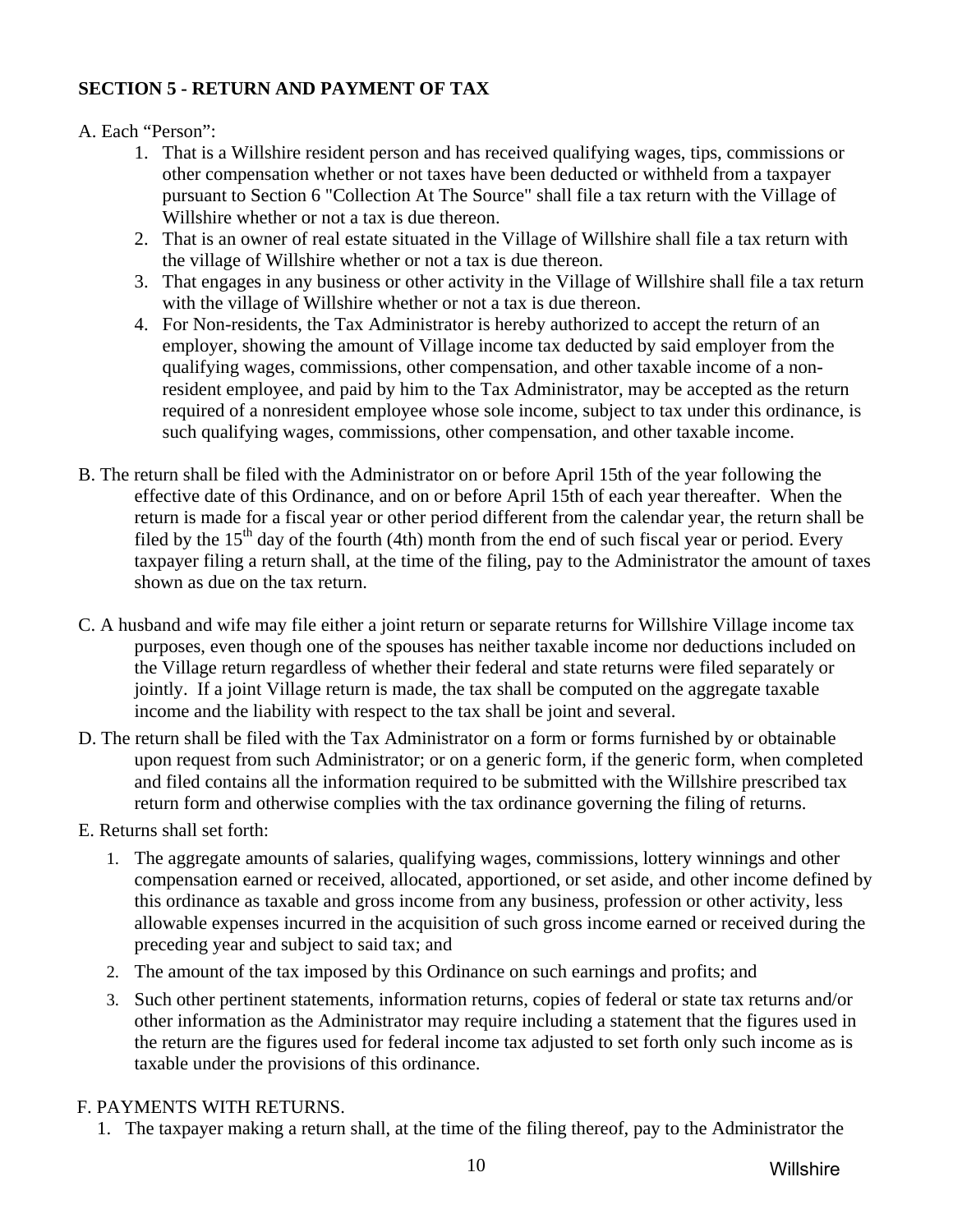amount of tax shown as due. However; credit shall be allowed for:

- a. Any portion of the tax so due which shall have been deducted at the source pursuant to the provisions of Section 6 of this ordinance (withheld by the employer).
- b. Any portion of the tax shall have been paid by the taxpayer pursuant to the provisions of Section 7 of this ordinance (estimated tax payment).
- c. This tax ordinance does not allow any credit for any tax that has been withheld or paid to another Ohio municipality.
- d. This tax ordinance does not allow any credit for any tax that has been withheld or paid to an Indiana County.
- 2. Subject to the limitation contained in Section 11 of this ordinance, any taxpayer who has overpaid the amount of tax to which the Village is entitled to under the provisions of this ordinance, may have such overpayment applied against any subsequent liability here under or, at his election as indicated on the return, such overpayment (or part thereof) shall be refunded.
- 3. Taxes due of less than One Dollar (\$1.00) shall be collected. Refunds and credits of less than One Dollar (\$1.00) shall not be refunded or credited.

# G. EXTENSIONS:

- 1. Any taxpayer that has requested an extension for filing a federal income tax return may request an extension for the filing of a Village Income Tax Return by filing a copy of the taxpayer's federal extension request with the Village Income Tax Administrator. Any taxpayer not required to file a federal income tax return, may request an extension for filing a Village Income Tax Return in writing. If the request is granted, the extended due date of the village income tax return shall be the last day of the month following the month to which the due date of the federal income tax return has been extended. The Administrator may require a tentative return, accompanied by payment of the amount of tax shown to be due thereon by the date the return is normally due.
- 2. The tax administrator may deny a taxpayer's request for extension if the taxpayer:
	- a. Fails to file a copy of the federal extension request, (if applicable).

b. Owes the Village any delinquent income tax, penalty, interest, or other charge for the late payment or nonpayment of income tax.

c. Has failed to file any required income tax return, report, or other related documents for any prior tax period.

3. The granting of an extension for filing of a Willshire Village income tax return does not extend the due date as provided in this section for payment of the tax; hence, penalty and interest may apply to any unpaid tax during the period of extension at the rate set out by Section 10. No penalty shall be assessed in those cases in which the return is filed and the final tax is paid within the extension period, provided all other filing and payment requirements of this tax ordinance have been met. All extension granted by the tax administrator, shall be granted upon the condition that all declaration filing and payment requirements have been fulfilled. If upon further examination it then becomes evident that declaration filing and payment requirements have not been fulfilled, penalty and interest may be assessed in full and in the same manner as though no extension had been granted.

## H. AMENDED RETURNS:

- 1. Where necessary an amended return must be filed in order to report additional income and pay any additional tax due, or claim a refund of tax overpaid, subject to the requirements and/or limitations contained in Sections 11. Such amended returns shall be filed on a form obtainable upon request from the Administrator. A taxpayer may not change the method of accounting after the due date for filing the original return.
- 2. Within three (3) months from the final determination of any federal tax liability affecting the taxpayer's Willshire village tax liability, such taxpayer shall make and file an amended Village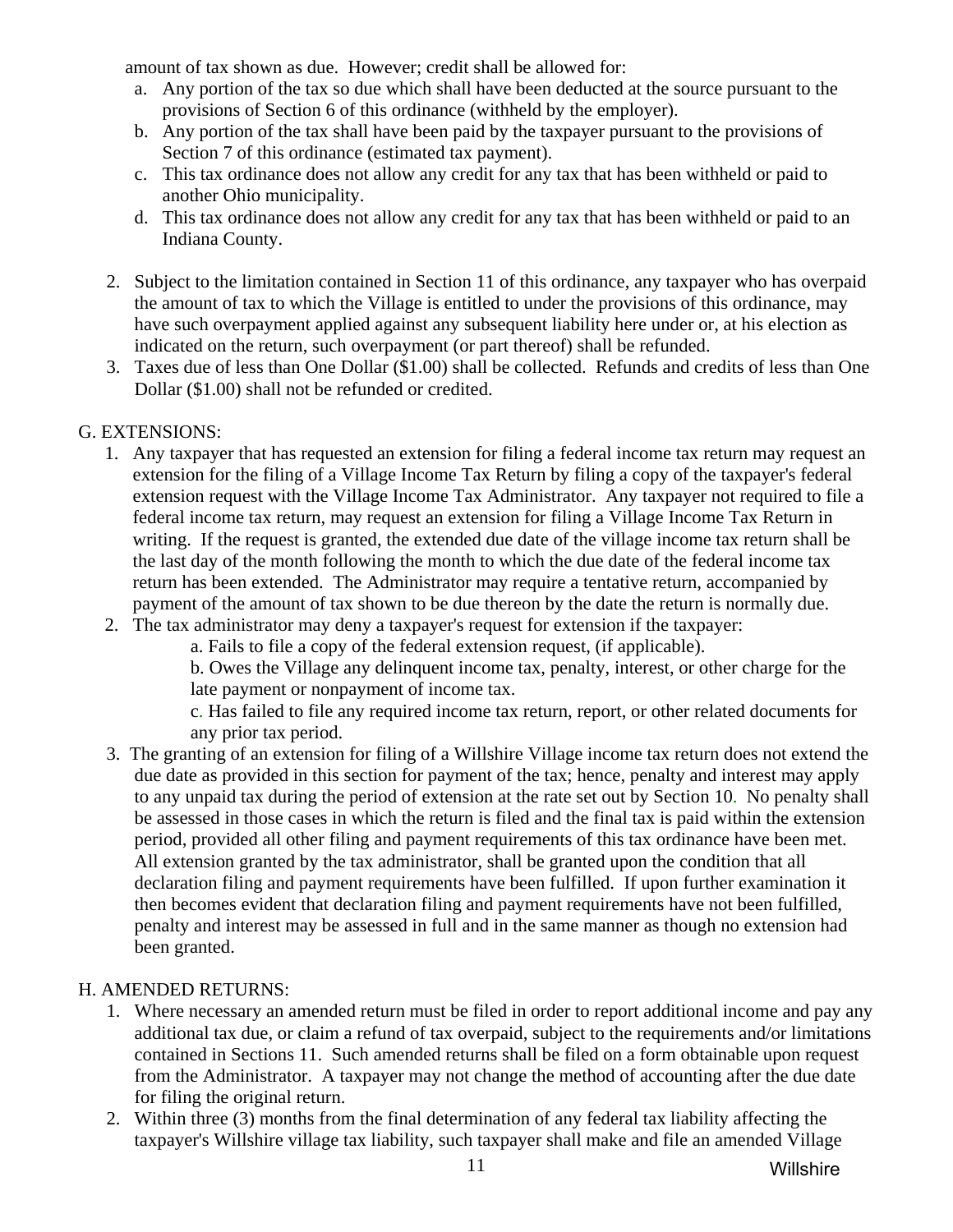<span id="page-11-0"></span>return showing income subject to the Village tax based upon such final determination of federal tax liability, and pay any additional tax shown due thereon or make claim for refund of any overpayment.

# **SECTION 6 - COLLECTION AT SOURCE**

- A. WITHHOLDING BY EMPLOYER. Each employer within, or doing business within, the Village who employs one or more persons on a salary, wage, commission or other compensation basis shall deduct the tax at the rate provided in Section 3 of this ordinance when such salary, wage, commission or other compensation is paid, allocated, apportioned or set aside. Each employer within, or doing business within, the Village, shall be liable for the payment of the tax required to be deducted and withheld, whether or not such taxes have in fact been withheld.
- B. QUARTERLY PAYMENT of TAXES WITHHELD. Each employer, on or before the last day of the month following the close of each calendar quarter, shall make a return and pay to the administrator the amount of taxes so deducted. Said returns shall be on a form or forms prescribed by or acceptable to the Administrator. IF the employer did not pay any salary, wage, commission, or other compensation subject to withhold under this section, the employer is not required to file any form with the Willshire tax administrator for that quarter.
- C. MONTHLY PAYMENTS of TAXES WITHHELD.
	- 1. When the amount of Municipal income taxes deducted and withheld by an employer for the Municipality are greater than three hundred dollars (\$300) per month, the tax Administrator may send notice of this section to the employer and require that employer to make a return and pay to the tax Administrator the amount of taxes so deducted on or before the end of the month following such withholding. Said returns shall be on a form or forms prescribed by or acceptable to the Administrator.
	- 2. The tax administrator may send notice of this section to the employer and require that employer to make a return and pay to the tax administrator the amount of taxes so deducted on or before the end of the month following such withholding if the employer fails to file or pay any quarterly taxes deducted or withheld, or when the tax Administrator has reason to believe it is in the best interest of the municipality to do so.

# D. WITHHOLDING RECONCILIATION RETURNS: LIST of EMPLOYEES.

On or before January 31 beginning the first year after enactment of this ordinance and each year thereafter, each employer shall file a withholding tax reconciliation return form showing the sum total of all compensation paid all employees, the portion of which, (if any) was not subject to withholding along with an explanation for same, and the portion of which was subject to withholding, together with the amount of such withholdings remitted. Such return shall include the following information concerning each employee from whom the Village tax was withheld:

- 1) The name, address, zip code and social security number of each such employee.
- 2) The total amount of compensation paid during the year.
- 3) The total amount of compensation subject to the tax imposed by this ordinance.
- 4) The amount of Village tax withheld.
- 5) If the total tax withheld from any employee, includes tax withheld and remitted to another Ohio municipality, the amount of such taxes shall be separately shown on the reconciliation return of information to the Village concerning each employee.
- E. EMPLOYER'S FIDUCIARY RESPONSIBILITY. Each employer in collecting said tax shall be deemed to hold the same, until payment is made by such employer to the Village, as a Trustee for the benefit of the Village and any such tax collected by such employer from his employees shall, until the same is paid to the Village, be deemed a trust fund in the hands of such employer. Each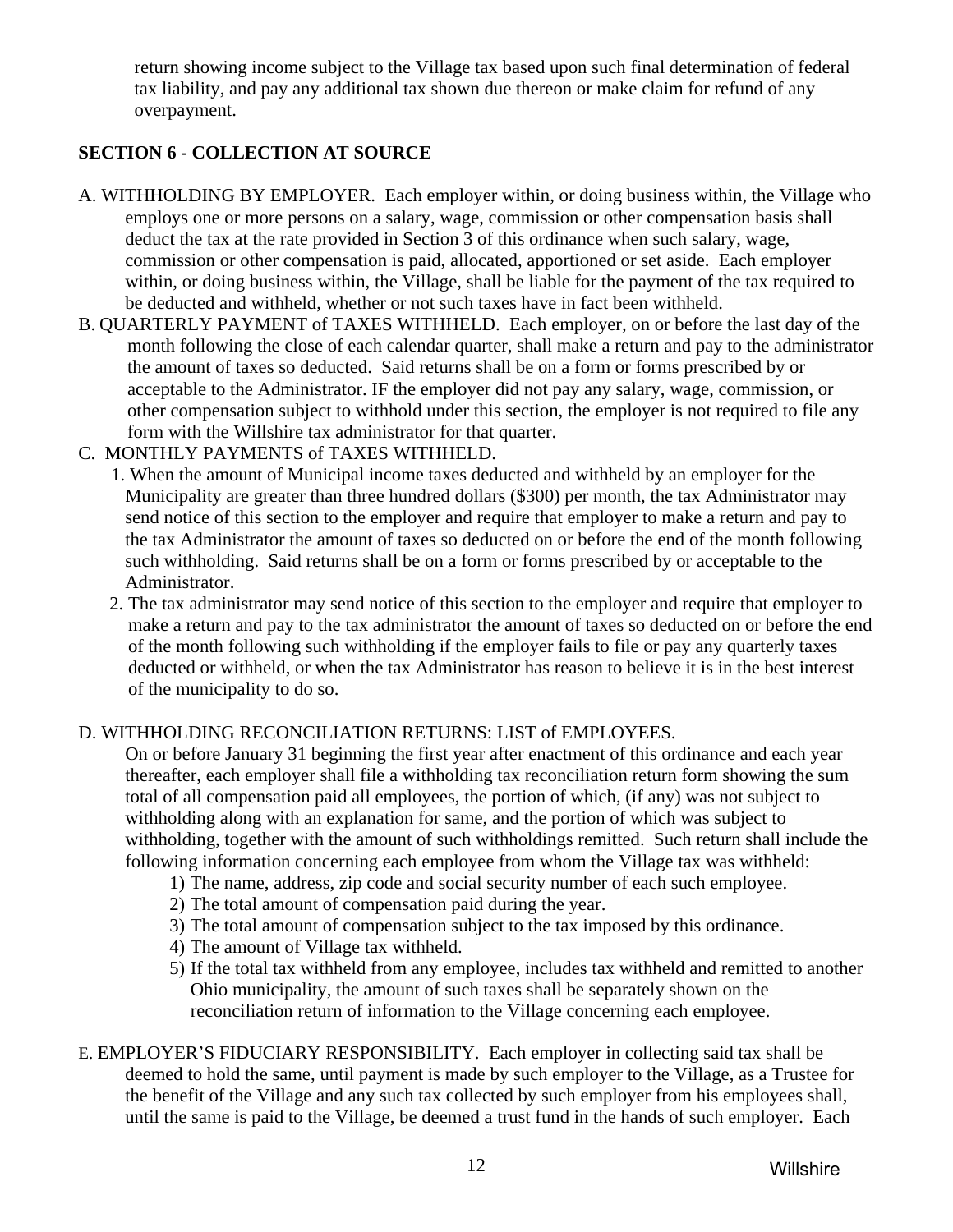<span id="page-12-0"></span>employer shall be liable for the payment of the taxes required to be deducted or withheld, whether or not such taxes have in fact been withheld.

## F. OFFICERS' and MANAGERS' PERSONAL LIABILITY

 Any person who is required to withhold tax from qualifying wages shall pay all such tax to the Village in accordance with the provisions of this section. In the event taxes withheld from the qualifying wages of employees are not paid to the Village in accordance with the provisions of this section, all officers, members, managers, employees, and trustees having control or supervision of or charged with the responsibility of filing the return and making payment are jointly and severally personally liable for the tax not paid to the Village as well as any related interest and penalties, and are also liable under the provisions of Section 12 of this ordinance. The dissolution, termination, or bankruptcy of a corporation, limited liability company, or business trust does not discharge an officer's, member's, manager's, employee's, or trustee's liability for a failure of the corporation, limited liability company, or business trust to file returns or pay said taxes.

## I. 1099 FILING REQUIREMENT

 In addition to the wage reporting requirements of this section, any person required by the Internal Revenue Service to report on Form 1099 Misc. payments to individuals not treated as employees for services performed, shall also report such payments to the Village when the services were performed within the Village. The information may be submitted on a listing, and shall include the name, address, and social security number (or federal identification number), and the amount of the payments made. Federal form(s) 1099 may be submitted in lieu of such listing. The information shall be filed annually on or before February 28 following the end of such calendar year.

## J. MINIMUM CARRYOVER EMPLOYERS

An employer may submit request to the tax Administrator to be a "Minimum Carryover Employer" if that employer is located outside the municipality and that employer regularly withholds less than \$5.00 of tax per quarter. If the tax Administrator grants such a request, then the employer is permitted to carryover the amount of taxes deducted and withheld for such quarter, to the next quarter of that calendar year until the accumulated withholding is greater than \$10.00. Then the employer must submit payment at the end of that quarter. Any minimum carryover employer that deducted and withheld income tax for this municipality during any calendar year, under this section, and has not filed a return and paid such tax withheld to the tax administrator prior to December 31 of that calendar year, shall file a return and pay all tax deducted and withheld to the tax Administrator by January 31 of the year following the year when such taxes were deducted and withheld. The tax administrator may revoke this privilege at any time by notifying the employer.

## K. EMPLOYEE INFORMATION

 1. An employee is not relieved from liability for a tax by the failure of the employer to withhold the tax as required by a municipal corporation or by the employer's exemption from the requirement to withhold the tax.

 2. The failure of an employer to remit to the municipal corporation the tax withheld relieves the employee from liability for that tax unless the employee colluded with the employer in connection with the failure to remit the tax withheld.

## **SECTION 7 – DECLARATION of ESTIMATED TAX**

# A. REQUIREMENT for FILING ESTIMATED TAX PAYMENTS

1. Every person who anticipates any taxable income in excess of Twenty thousand Dollars (\$20,000.00) which is not subject to Section 6 of this ordinance, or who engages in any business,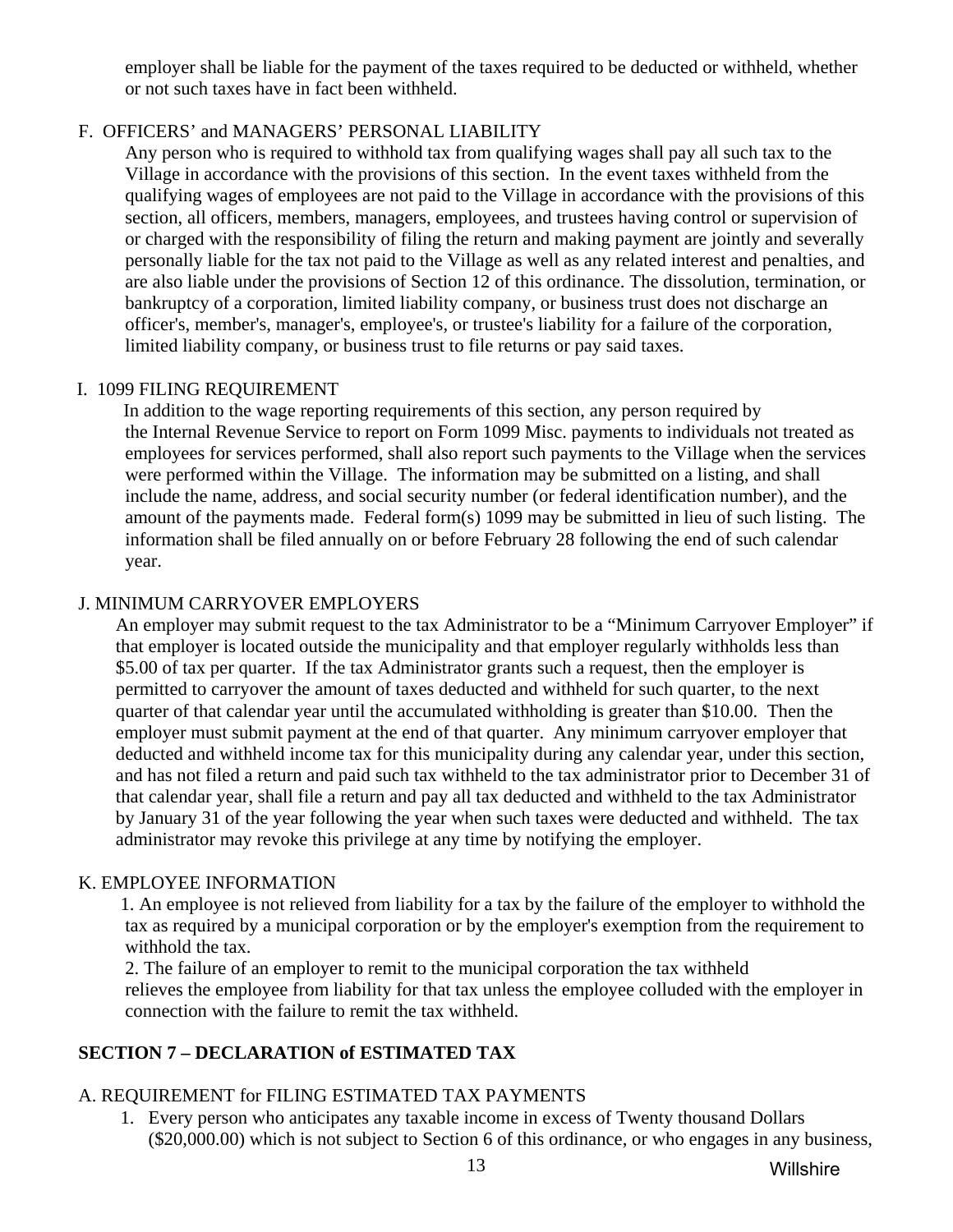<span id="page-13-0"></span>profession, enterprise or activity subject to the tax imposed by Section 3 of this ordinance, shall file a declaration setting forth such estimated income or the estimated profit or loss from such business or rental activity together with the estimated tax due thereon.

- 2. A credit shall be allowed for the Willshire village income tax to be withheld from any portion of such income, subject to withholding in accordance with the provisions of Section 6 of this ordinance.
- 3. However, if a person's income is wholly from qualifying wages from which the tax will be withheld and remitted to the Village in accordance with Section 6 of this ordinance, such person need not file a declaration of estimated tax.
- 4. The original declaration (or any subsequent amendment thereof) may be increased or decreased on or before any subsequent quarterly payment date as provided for herein.

#### B. DATES FOR FILING.

- 1. Individuals and other calendar year taxpayers who are liable for declaration of estimated tax payments under paragraph A of this section, shall file a declaration of estimated tax and pay tax due thereon, on or before April 30, July 31, October 31, and January 31 of the following year.
- 2. Those taxpayers reporting on a fiscal year basis shall file a declaration of estimated tax on or before the last day of the fourth month, the seventh month, the tenth month and the thirteenth month after the beginning of each fiscal year or period.
- C. FORMS Such declaration shall be filed upon a form furnished by, or obtainable from, the Tax Administrator, or an acceptable generic form.

#### D. AMOUNT OF PAYMENTS

 Such declaration of estimated tax to be paid Village shall be accompanied by a payment of at least one-fourth (1/4) of the estimated annual tax based on 90% of the estimated income subject to this tax. IF an amended declaration is being filed, the unpaid balance shown due thereon shall be paid in equal installments on or before the remaining payment dates. A declaration may be amended at any time. The mere submission of a declaration of estimated tax liability shall not constitute filing unless accompanied by the required payment.

#### E. ANNUAL FILING

 On or before the Fifteenth day of the fourth month of the year following that for which such declaration or amended declaration was filed, an annual return shall be filed and any balance which may be due the Village shall be paid therewith in accordance with the provisions of Section 5 of this ordinance.

## F. UNREASONABLE ESTIMATED DECLARATIONS

 When the Tax Administrator deems a declaration of estimated tax to be inadequate, he may determine a reasonable estimated tax and adjust the declaration and may demand the additional payment due. The Tax Administrator may demand a declaration immediately upon a taxpayer becoming subject to the tax.

## **SECTION 8 – APPOINTMENT and DUTIES OF THE ADMINISTRATOR**

- A. The Tax Administrator is the person appointed by the Mayor and approved by council.
- B. 1. It shall be the duty of the Administrator to collect and receive the tax imposed by this ordinance in the manner prescribed herein, to keep an accurate record thereof; and to report all monies so received.

 2. It shall be the duty of the Administrator to enforce payment of all taxes owing Village, to keep accurate records for a minimum of five (5) year's showing the amount due from each taxpayer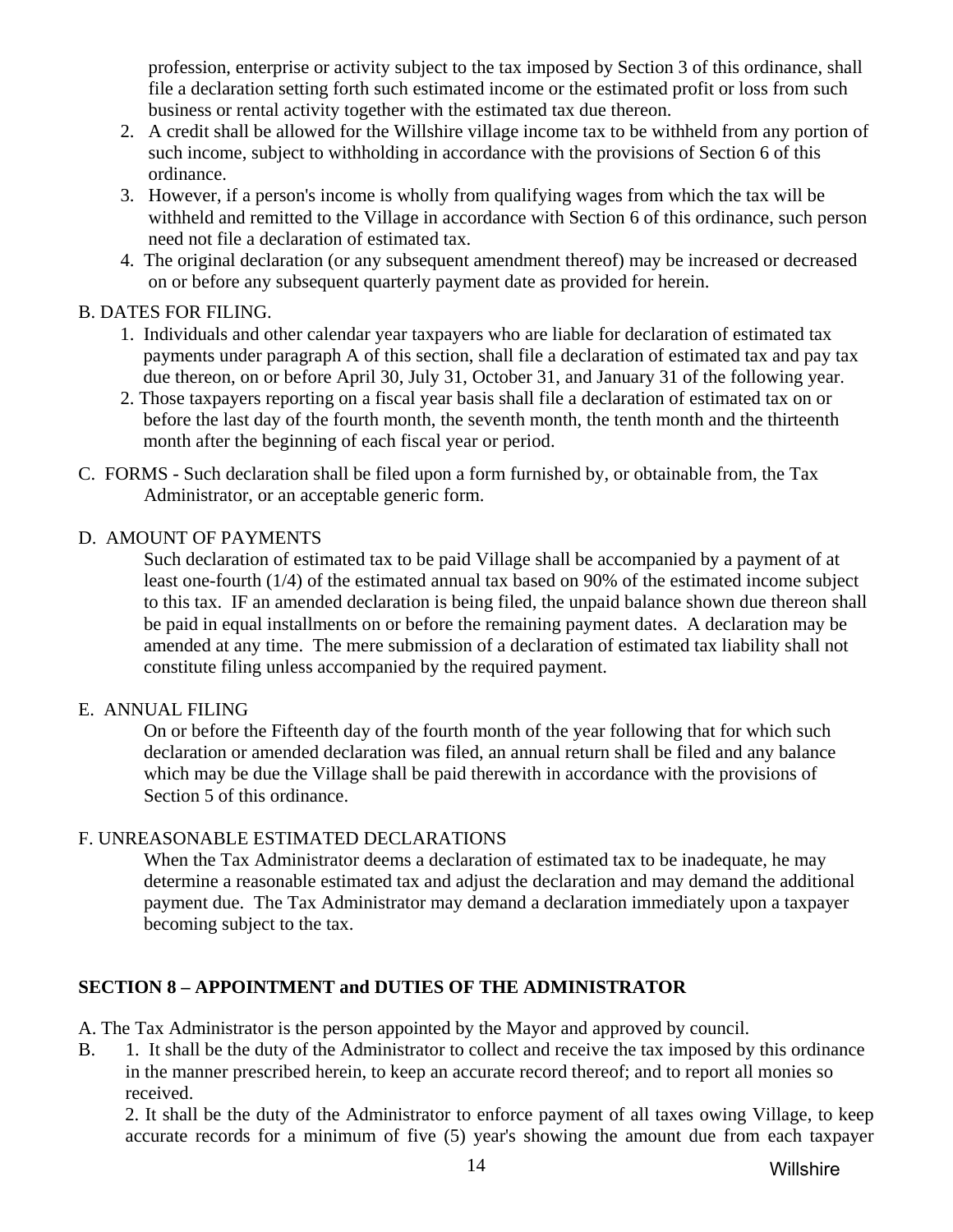required to file a declaration and/or make any return, including taxes withheld, and to show the dates and amounts of payments thereof.

- <span id="page-14-0"></span>C. The Tax Administrator is hereby charged with the enforcement of the provisions of this ordinance, and is hereby empowered, subject to the approval of the Board of Review to adopt, promulgate and enforce policies relating to any matter or thing pertaining to the collection of taxes and the administration and enforcement of the provisions of this ordinance, including provisions for the reexamination and correction of returns.
- D. The Administrator is authorized to arrange for the payment of unpaid taxes, interest, and penalties on a schedule of installment payments, when the taxpayer has proved to the satisfaction of the Administrator that due to certain hardship conditions, he is unable to pay the full amount of the tax due. Such authorization shall not be granted until the proper returns are filed by the taxpayer for all amounts owed by him under the ordinance. Failure to make any installment payment when due shall cause the total unpaid amount, including penalty and interest, to become payable on demand, and the provisions of Sections 11 and 12 of the ordinance shall apply.
- E. In any case where a taxpayer has failed to file a return or has filed a return which does not show the proper amount of tax due, the Administrator may determine the amount of tax appearing to be due the Village from the taxpayer, and shall send to such taxpayer a written statement showing the amount of tax so determined, and also may add interest and/or penalties to the amount due thereon.
- F. In accordance with policies approved by the Board of Review, and after considering documentation supplied by the taxpayer for good cause, the Tax Administrator shall have authority to compromise penalty and/or interest liabilities imposed by Section 10 of this ordinance.

## **SECTION 9 - INVESTIGATIVE POWER OF THE ADMINISTRATOR - PENALTY FOR DIVULGING CONFIDENTIAL INFORMATION**

 A. The Administrator, or his duly authorized agent or employee, is hereby authorized to examine the books, papers, records and federal income tax returns of any employer or of any taxpayer or person subject to, or whom the Administrator believes is subject to the provisions of this ordinance, for the purpose of verifying the accuracy of any return made, or, if no return was made, to ascertain the tax due under this ordinance. Every such employer, supposed employer, taxpayer or supposed taxpayer is hereby directed and required to furnish upon written request by the Administrator, or his duly authorized agent or employee, the means, facilities, and opportunity for making such examinations and investigations as are hereby authorized.

 B. The Administrator is hereby authorized to order any person presumed to have knowledge of the facts to appear before him and may examine such person under oath concerning any income which was or should have been returned for taxation or any transaction tending to affect such income, and for this purpose may compel the production of books, papers, records and federal income tax returns and the attendance of any persons before him, whether as parties or witnesses, whenever he believes such persons have knowledge of such income or information pertinent to such inquiry.

 C. The refusal to produce books, papers, records and federal income tax returns, or the refusal to submit to such examination, by any employer or person subject or presumed to be subject to the tax or required to withhold tax, or the failure of any person to comply with the provisions of this Section or with an order or subpoena of the Administrator authorized hereby, shall be deemed a violation of this ordinance, punishable as provided in Section 12 hereof.

 D. Every taxpayer shall retain all records necessary to compute his tax liability for a period of five (5) years from the date his returns filed, or the withholding taxes are paid.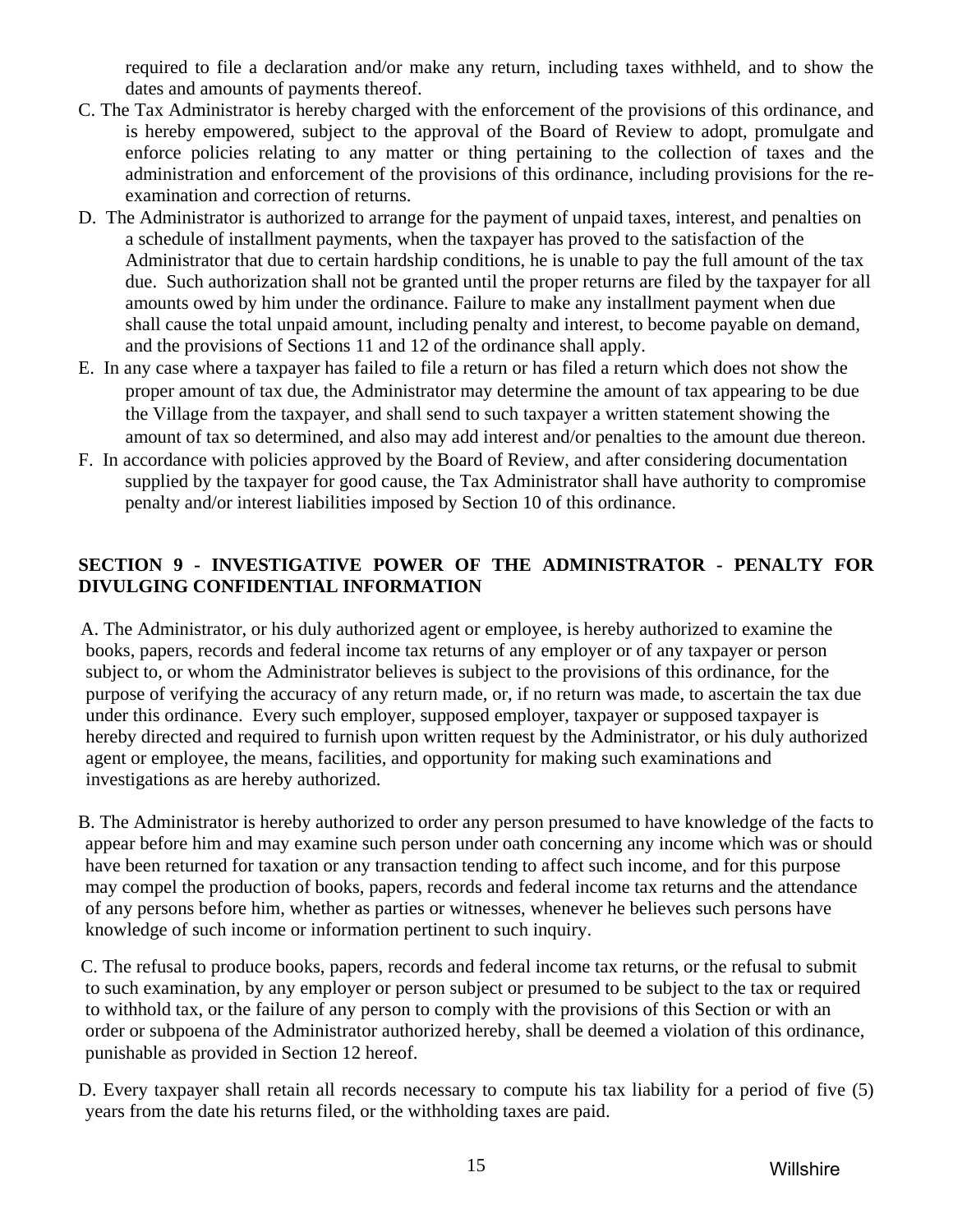<span id="page-15-0"></span> E. Any information gained as the result of any returns, investigations, hearings or verifications required or authorized by this ordinance shall be confidential, and no person shall disclose such information except in accordance with proper judicial order. The tax administrator of this municipal corporation may furnish copies of returns filed under this ordinance to the Internal Revenue Service and to the Tax Commissioner of the State of Ohio.

 F. Any person divulging such information in violation of this ordinance, shall, upon conviction thereof, be deemed guilty of a misdemeanor punishable by a maximum fine of not more than Five Hundred Dollars (\$500.00) or shall be imprisoned for not more than six (6) months, or both.

 G. In addition to the above penalty, any employee of the Village of Rockford who violates the provisions of this Section relative to the disclosure of confidential information shall be guilty of an offense punishable by fine, imprisonment, or immediate dismissal.

## **SECTION 10-INTEREST AND PENALTIES**

A. All taxes imposed and all monies withheld or required to be withheld by employers under the provisions of this ordinance and remaining unpaid after they become due shall bear interest at the rate of two percent (2%) per month or a fraction thereof.

B. In addition to interest as provided in paragraph A hereof, penalties for failure to withhold and remit taxes when due, and file forms pursuant to the provisions of this ordinance are hereby imposed as follows:

1. For failure to pay taxes when due, or other than taxes withheld, the penalty shall be ten percent (10%) of the unpaid tax, or five dollars (\$5.00), whichever is greater

 2. For Failure to remit taxes withheld from employees when due, the penalty shall be ten percent (10%) of the unpaid tax or ten dollars (\$10.00), whichever is greater, per month or fraction thereof.

C. EXCEPTIONS - A penalty shall not be assessed on an additional tax assessment made by the administrator when a return has been filed in good faith and the tax paid thereon within the time prescribed by the Administrator; and provided further, that, in the absence of fraud, nether penalty nor interest shall be assessed on any additional tax assessment resulting from a federal audit, providing an amended return is filed and the additional tax is paid within three (3) months after final determination of the federal tax liability.

D. Upon recommendation of the Administrator, the Board of Review may abate penalty or interest, or both, or upon an appeal from the refusal of the Administrator to recommend abatement of penalty and interest, the board may nevertheless abate penalty or interest, or both.

## **SECTION 11- COLLECTION OF UNPAID TAXES AND REFUNDS OF OVERPAYMENTS**

A. All taxes imposed by this ordinance shall be collectible, together with any interest and penalties thereon, by a civil action at law. Except in the case of fraud, omission of a substantial portion of income (25% of income subject to this tax), or failure to file a return, all additional assessment shall Except in the case of fraud, omission of a substantial portion of income (25% of income subject to this tax), or failure to file a return, all additional assessments shall be made and all civil actions to recover municipal income taxes and penalties and interest thereon shall be brought within three (3) years after the tax was due or the return was filed, whichever is later. In those cases in which the Commissioner of Internal Revenue and the taxpayer have executed a waiver of the federal statute of limitation, the period within which an additional assessment may be assessed by the tax Administrator shall be extended one (1) year from the time of the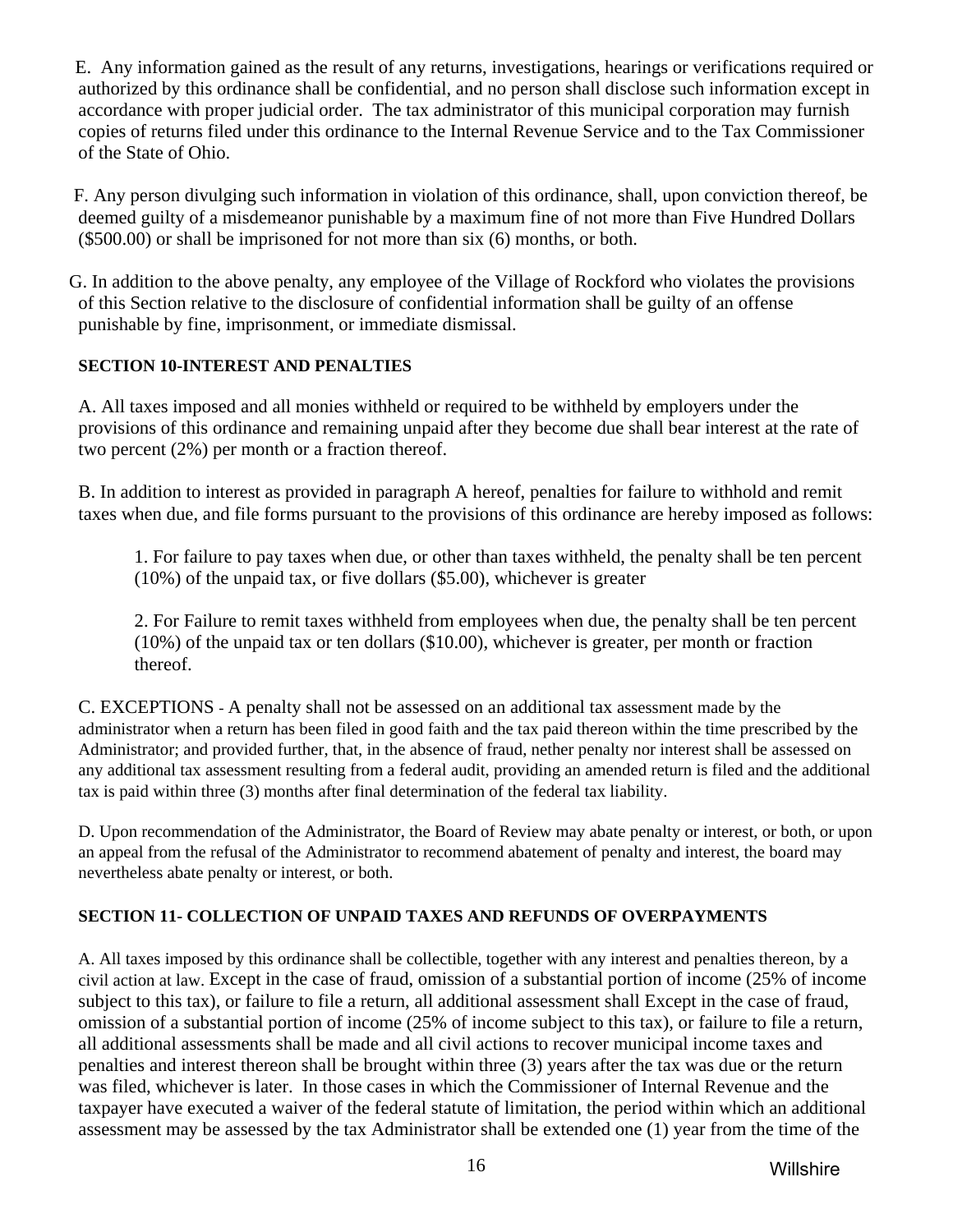<span id="page-16-0"></span>final determination of the federal tax liability.

 B. Taxes erroneously paid shall not be refunded unless a claim for refund is made within three (3) years from the date which such payment was made or the return was due, or within three (3) months after final determination of the Federal tax liability, whichever is later.

C. Amounts of less than One Dollar (\$1.00) shall not be collected or refunded.

 D. Interest shall be allowed and paid on any overpayment by a taxpayer of any municipal income tax obligation from the date of the overpayment, with the following exception: No interest shall be allowed on any overpayment that is refunded within ninety (90) days after the final filing due date of the annual return or ninety (90) days after the complete return is filed, whichever is later. For purposes of computing the payment of interest on overpayments, no amount of tax for any taxable year shall be treated as having been paid before the date on which the tax return for that year was due without regard to any extension of time for filing that return. The interest shall be paid at the rate of interest prescribed by Ohio Revised Code section 5703.47.

## **SECTION 12- VIOLATIONS -PENALTIES**

A. Any person who shall:

- 1. Fail, neglect or refuse to make any return or declaration required by this ordinance; or
- 2. Knowingly make any incomplete, false or fraudulent return; or
- 3. Willfully fail, neglect, or refuse to pay the tax, penalties or interest imposed by this ordinance; or
- 4. Fail, neglect or refuse to withhold the tax from his employees or remit such withholding to the Administrator; or
- 5. Refuse to permit the Administrator or any duly authorized agent or employee to examine his books, records, papers and Federal income tax returns relating to the income or net profits of a taxpayer; or
- 6. Fail to appear before the Administrator to produce his books, records, paper or Federal income tax returns relating to the income or net profits of a taxpayer upon order or subpoena of the Administrator; or
- 7. Refuse to disclose to the Administrator any information with respect to the income or net a taxpayer; or
- 8. Fail to comply with the provisions of this ordinance or any order or subpoena of the Administrator; or
- 9. Willfully give to an employer by an employee false information as to his true name, correct social security number and residence address; or the failure of such employee to promptly notify an employer of any change in residence address and the date thereof; or
- 10. Fail on the part of the employer to use ordinary diligence in maintaining proper records of employees' residence addresses, total wages paid and Village tax withheld; or knowingly give the Administrator false information; or
- 11. Attempt to do anything whatever to avoid the payment of the whole or any part of the tax, penalties or interest imposed by this Ordinance, shall be guilty of a misdemeanor and shall be fined not more that Five Hundred Dollars (\$500.00) or imprisoned not more than six (6) months or both for each offense.
- 12. Failure to file a return when no tax is due the Village shall be subject to a fine in the amount of Fifteen Dollars (\$15.00).

# B. STATUTE of LIMITATIONS.

 1. Civil actions to recover Municipal income taxes and penalties and interest on Municipal income taxes shall be brought within three (3) years after the tax was due or the return was filed, whichever is later.

 2. Prosecutions for an offense made punishable under this Chapter shall be commenced within three (3) years after the commission of the offense, provided that in the case of fraud, failure to file a return,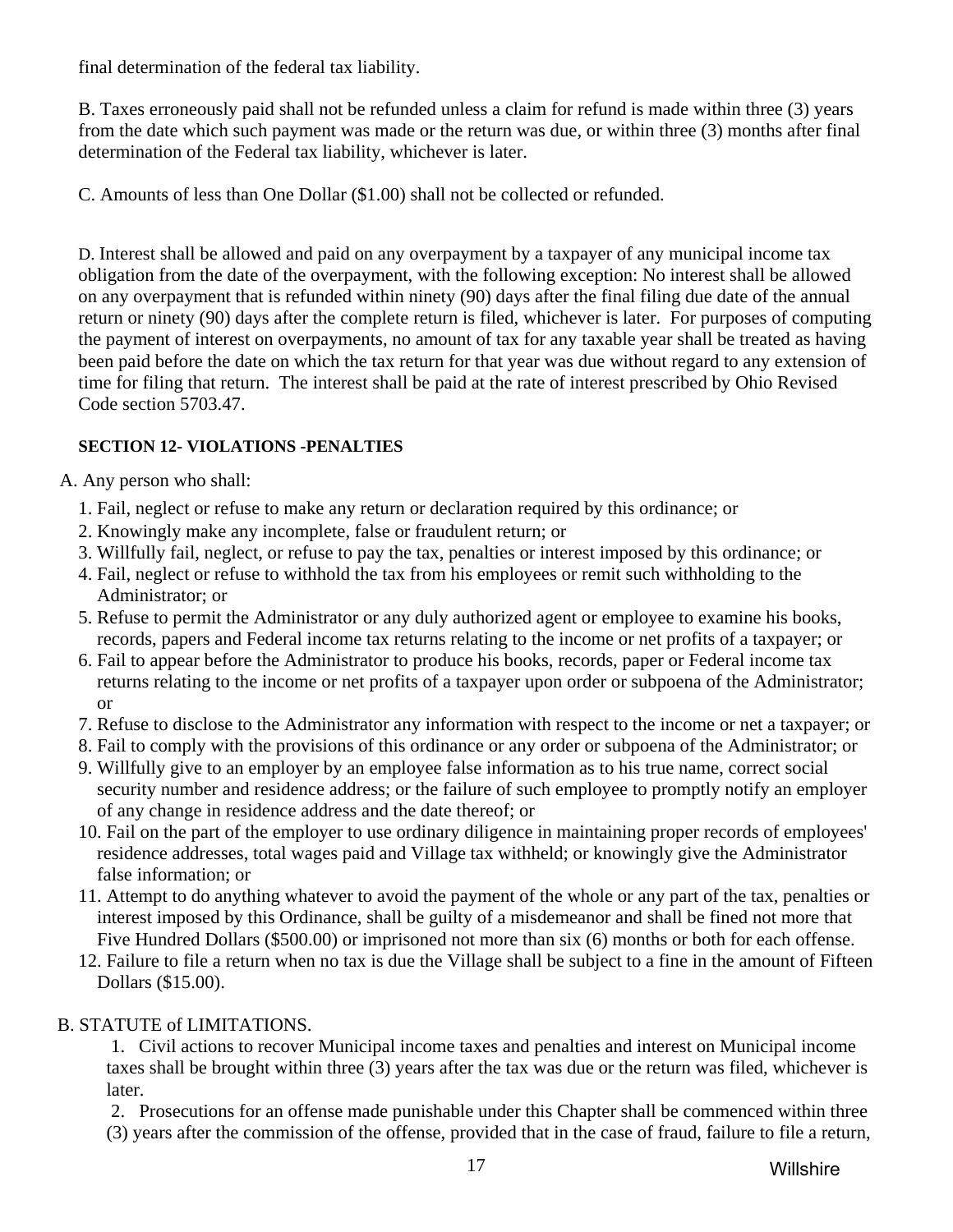<span id="page-17-0"></span>or the omission of twenty-five percent (25%) or more of income required to be reported, prosecutions may be commenced within six (6) years after the commission of the offense (ORC 718.12).

C. The failure to any employer or person to receive or procure a return, declaration or other required form shall not excuse him from making any information return, return or declaration, from filing such form, or from paying the tax.

#### **SECTION 13 - BOARD OF REVIEW**

 A. A Board of Review, consisting of a chairman and two other members, all to be residents of the village, each to be appointed by the Mayor of Village and approved by the council, is hereby created. No elected officer or employee of the Village shall be appointment to the Board of Review. A majority of the members of the Board shall constitute a quorum. The Board shall adopt rules governing its procedural and shall keep a record of its transactions. Such records are not public records available for inspection under section 149.43 of the Ohio Revised Code. Hearings requested by a taxpayer or by the tax administrator before a Board of Review pursuant to this section are not meetings of a public body subject to section 121.22 of the Ohio Revised Code. Any hearing by the Board shall be conducted privately and the provisions of Section 9 hereof with reference to the confidential character of information required to be disclosed by the ordinance shall apply to such matters as may be heard by the Board, on appeal.

- B. All Rules and Regulations and amendments or changes thereto, which are adopted by the Administrator under the authority conferred by this ordinance, must be approved by the Board of Review before the same become effective. The Board shall hear and pass on appeals from any ruling or decision of the Administrator, and, at the request of the taxpayer or Administrator, is empowered to substitute alternate methods of allocations.
- C. Whenever the Tax Administrator issues a decision regarding an income tax obligation that is subject to appeal as provided in this section, or in an ordinance or regulation of the Village, the Tax Administrator shall notify the taxpayer in writing at the same time of the taxpayer's right to appeal the decision and of the manner in which the taxpayer may appeal the decision.
- D. Any person aggrieved by a ruling or decision by the Tax Administrator and who has filed with the municipality the required returns and documents pertaining to the municipal income tax obligation at issue in the decision may appeal the decision to the Board of Review by filing a written request with the Board. The request shall be in writing, and shall state with particularity why the decision should be deemed incorrect or unlawful, and shall be filed within thirty days (30 days) from the day the Tax Administrator issues the ruling or decision. The imposition of penalty and interest as prescribed in this ordinance is not a sole basis for an appeal.
- E. The Board of Review shall schedule a hearing within forty-five (45) days after receiving the request, unless the taxpayer waives the hearing. If the taxpayer does not waive the hearing, the taxpayer may appear before the board; or, if the taxpayer notifies the Board at least five days (5 days) prior to the hearing, he or she may be represented by an attorney, certified public accountant, or other representative having knowledge of the facts and circumstances.
- F. The Board may affirm, reverse, or modify the Tax Administrator's decision or any part of that decision. The Board shall issue a decision on the appeal within ninety days (90 days) after the Board's final hearing on the appeal, and send notice of its final decision by ordinary mail to all of the parties to the appeal within fifteen (15) days after issuing the decision. The taxpayer or the tax administrator may appeal the board's decision as provided in section 5717.011 of the Ohio Revised Code.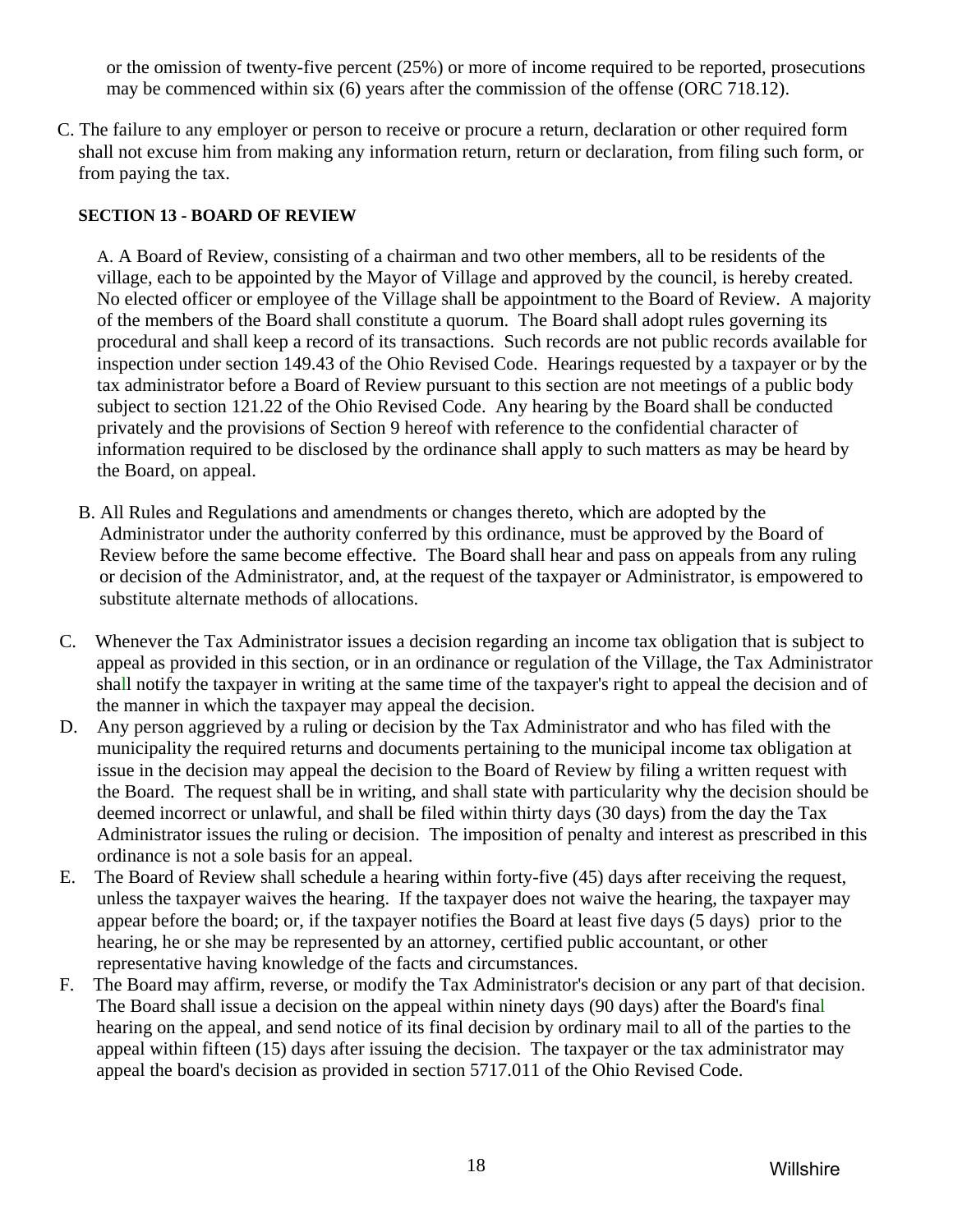#### <span id="page-18-0"></span>**SECTION 14 - INFORMATION to be PROVIDED BY LANDLORDS**

A. All owners of rental property who rent to tenants, apartments, rooms and other rental accommodations shall file with the Tax Administrator a report showing the name, address, and telephone number, if available, of each such tenant who occupies an apartment, room or other rental property within the municipality. If there was a change of tenants during the year, the report shall also list the first day of occupancy of the new tenant and the last date of occupancy of the prior tenant and forwarding address, if available.

## **SECTION 15 - SAVING CLAUSE**

If any sentence, clause, section or part of this Ordinance, or any tax against any individual or any of the several groups specified herein, is found to be unconstitutional, illegal or invalid, such unconstitutionality, illegality or invalidity shall affect only such clause, sentence, section or part of this Ordinance and shall not affect or impair any of the remaining provisions, sentences, clauses, sections or other parts of this Ordinance. It is hereby declared to be the intention of the Council of Willshire, Ohio, that this Ordinance would have been adopted had such unconstitutional, illegal or invalid sentence, clause, section, or part thereof not been included herein.

## **SECTION 16 – ALLOCATION OF FUNDS**

The allocation of funds is to be determined by the council of Willshire village.

## **SECTION 17 - COLLECTION OF TAX AFTER TERMINATION OF ORDINANCE**

A. This Ordinance shall continue effective insofar as the levy of taxes is concerned until repealed, and insofar as the collection of taxes levied hereunder and actions or proceedings for collecting any tax so levied or enforcing any provisions of this Ordinance are concerned, it shall continue effective until all of said taxes levied in the aforesaid period are fully paid, and any and all suits and prosecutions for the collection of said taxes or for the punishment of violations of this Ordinance shall have been full terminated, subject to the limitations contained in Sections 11 and 12 hereof.

B. Annual returns due for all or any part of the last effective year of this ordinance shall be due on the date provided in Sections 5 and 6 of this Ordinance as though the same were continuing.

#### **SECTION I8 -EFFECTIVE DATE**

This Ordinance shall take effect and be in force from and after the earliest period allowed by law, and shall continue in effect for an indefinite period.